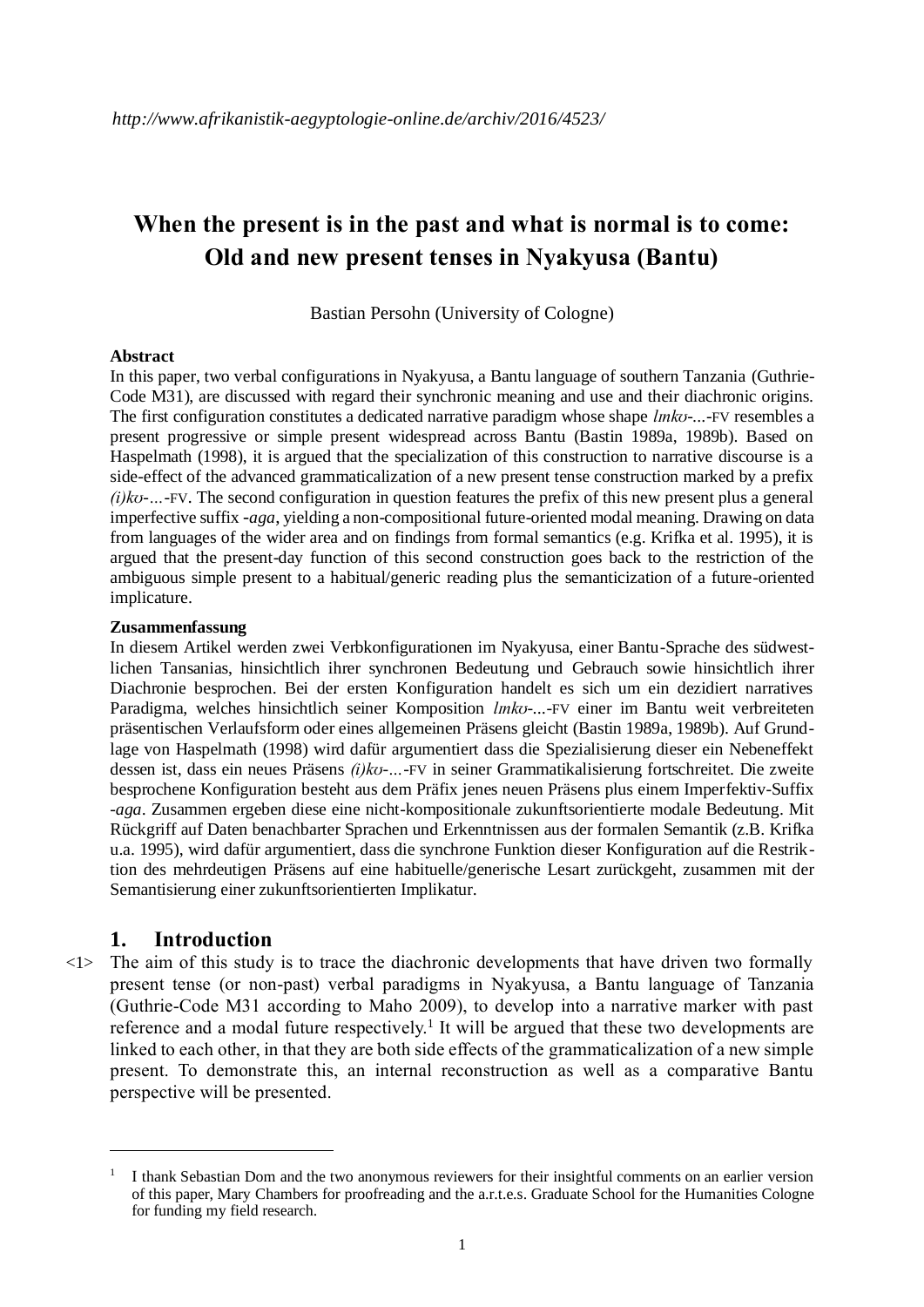$\langle 2 \rangle$  In this section, I will first give some basic information about Nyakyusa (§1.1) to then explore Haspelmath's (1998) seminal discussion of old presents (§1.2).

## **1.1. On Nyakyusa**

- <3> Nyakyusa is a Bantu language spoken in the Mbeya region of south-western Tanzania, on the coastal plains of Lake Nyassa (Lake Malawi) and in the hills to the north of it (e.g. Wilson 1963:1). Estimations of the number of speakers vary between 732,990 (Muzale & Rugemalira 2008) and 805.000 (Lewis 2009). Nyakyusa is surrounded entirely by other Bantu languages, among them Kinga (G65), Wanji (G66), Kisi (G67) and Safwa (M25). Its closes relatives are Ndali (M301), bordering to the west, and Ngonde (also M31) to the south (e.g. Nurse & Phillipson 2003).
- <4> There is no official orthography for Nyakyusa. Therefore, a practical orthography will be used throughout this study. The basic rules are as follows:  $\langle$ aa, ee,  $\pi$ , ... $>$  designate long vowels; vowels before NC-clusters are predictably long and therefore length is not marked;  $\langle ng \rangle = / \eta /$ ,  $\langle ny \rangle = |n\rangle$ ,  $\langle nia, nie, ... \rangle = |nia, nie, ... \rangle$ ,  $\langle y \rangle = |j\rangle$ ,  $\langle i \rangle = |j\rangle$ ;  $\langle n, m \rangle$  preceding a voiceless plosive, another nasal or a fricative designate a syllabic nasal; preceding a voiced plosive, syllabic nasals are rendered  $\leq n, m \geq \leq b, g \geq$  represent the approximants [β, γ], except following a nasal. Lastly, Nyakyusa does not feature distinctive tone and has regular penultimate stress accent.
- $\langle 5 \rangle$  The finite verb in Nyakyusa has the typical agglutinative structure of a Narrow Bantu language (e.g. Nurse 2008:21), which can be understood as having a number of slots for derivational and inflectional affixes that frame the verbal root. Throughout this study, Güldemann's (1999) segmentation and labels for the individual slots are followed. Figure 1 illustrates this linear structure. Inflection for tense, mood and aspect (TMA) in Nyakyusa is found mainly in the postinitial and final slots.

| Slot:            | pre-<br>initial | initial              | post-<br>initial | pre-<br>radical |      | radical   pre-final  | final | post-final                |
|------------------|-----------------|----------------------|------------------|-----------------|------|----------------------|-------|---------------------------|
| <b>Function:</b> | tense           | subject $\vert$ TMA, | polarity         | object          | root | derivation/<br>voice | TMA   | locative/WH/<br>adverbial |

**Table 1: Structure of the verbal word**

 $\leq 6$  The data for this study was collected during three field trips between 2013 and 2015. Additional data comes from elicitation with two language assistants living in Germany. A number of additional texts, mostly written, have kindly been made available by the Mbeya office of SIL International and by Knut Felberg.

## **1.2. Old presents**

<7> Haspelmath (1998) discusses a number of anomalies of verbal paradigms across such genetically and typologically diverse languages as Welsh (Celtic, Indo-European), Udmurt (Finno-Ugrian), Kannada (Dravidian) and Turkish (Turkic). These anomalies include a less formal marking of the future vs. the present tense or the indicative vs. the subjunctive mood, 'irregular' verbs that in their future-tense form denote present tense, and also cases of curious polysemies, in which a single verbal paradigm expresses the semantically unrelated temporalaspectual meanings of habitual/generic<sup>2</sup> in some contexts and future time reference in others.

<sup>2</sup> As discussed by Carlson (2009), not all authors make a distinction between habitual and generic. Rather, they are mostly used as synonyms, with the choice of term depending on the linguistic tradition. Throughout this study, I will therefore speak of habitual/generic, the central point being that we are dealing with "'principled generalizations' […] not more 'accidental' facts" (Krifka et al 1995: 44).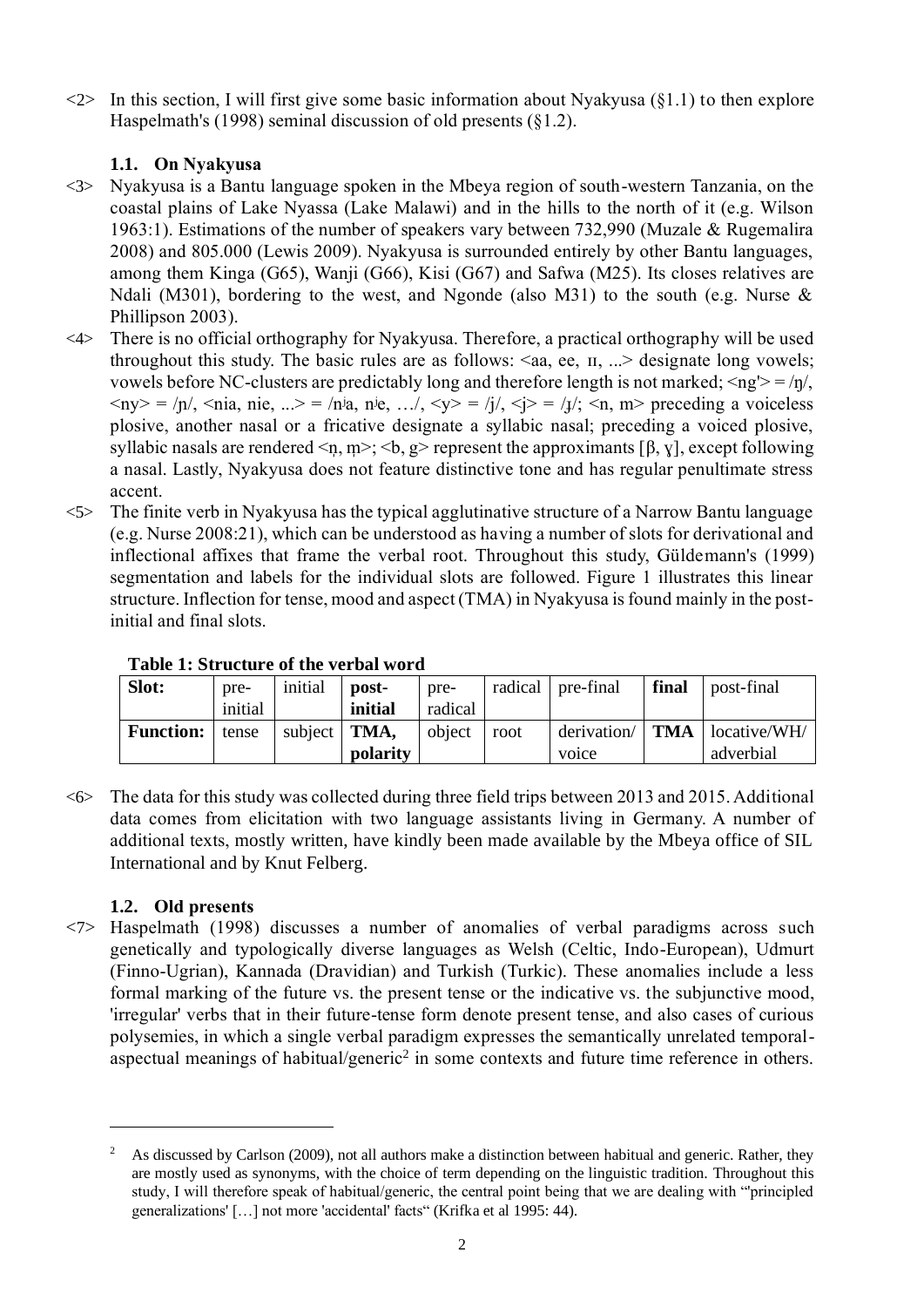In the latter case, these paradigms are also commonly used in other functions, such as in proverbs or – of special relevance for this study – in narrative discourse.

- <8> Haspelmath argues that in all these cases we are dealing with old simple present tense constructions. As he points out, these developments do not by themselves constitute cases of grammaticalization, as we are not dealing with lexical items turning into grammatical ones. Rather, we are dealing with already grammaticalized constructions undergoing a change in meaning and use as the *side effect* of another grammaticalization process. When a former progressive construction advances in grammaticalization and acquires a wider meaning (see Bybee et al 1994), the old construction may persist in some of its specialized uses and continue to be used with certain frequent lexemes, viz. the cases of 'irregular verbs'.
- <9> A prime example of such a development is found in modern Turkish. In this language we find a renewed present tense (or general imperfective) construction (1), that goes back to a periphrasis consisting of a converb of simultaneity plus an auxiliary (2). As the glosses in (1) indicate, in the present-day language this construction can express both a progressive as well as a habitual/generic meaning.

Modern Turkish (Johanson 1971:131)

(1) gel-iyor-um come-PRS-1SG 'I am coming / I come'

Source construction for (1)

- (2) gel-e  $\qquad \text{vor}/\text{dur-ur-um}^3$ come-CVB run/stand-AOR-1SG 'I am coming'
- <10> The old Turkish present, commonly called aorist in the Turkologist tradition, can be reconstructed for Proto-Turkic. As the older Ottoman Turkish examples (3a, b) show, in earlier stages of Turkish, the aorist could give a progressive reading, among others. In modern Turkish, however, it has the meaning of disposition or habituality (4a), probable future (4b), and is also used in narratives, especially in traditional styles (4c). Note that the surface realization of the aorist suffix and following agreement markers is subject to vowel harmony.

Ottoman Turkish (Johanson 1971:132f)

(3a) niyä aɣla-r-sïn? why cry-AOR-2SG 'Why are you crying?'

 $\overline{a}$ 

(3b) ištä gäl-ür, baq-ïnïz there come-AOR.3SG look-IMP.PL 'Look, there he is coming.'

Modern Turkish (Lewis 2000:116f)

(4a) yaz-ar-ım write-AOR-1SG 'I write (e.g. I am a writer / in principle I write).'

<sup>&</sup>lt;sup>3</sup> There is debate, as to which of the two verbs, yor 'run' or dur 'stand', served as the auxiliary. The fact that we are dealing with a former periphrasis is, however, beyond doubt, as comparative evidence from other Turkic languages shows.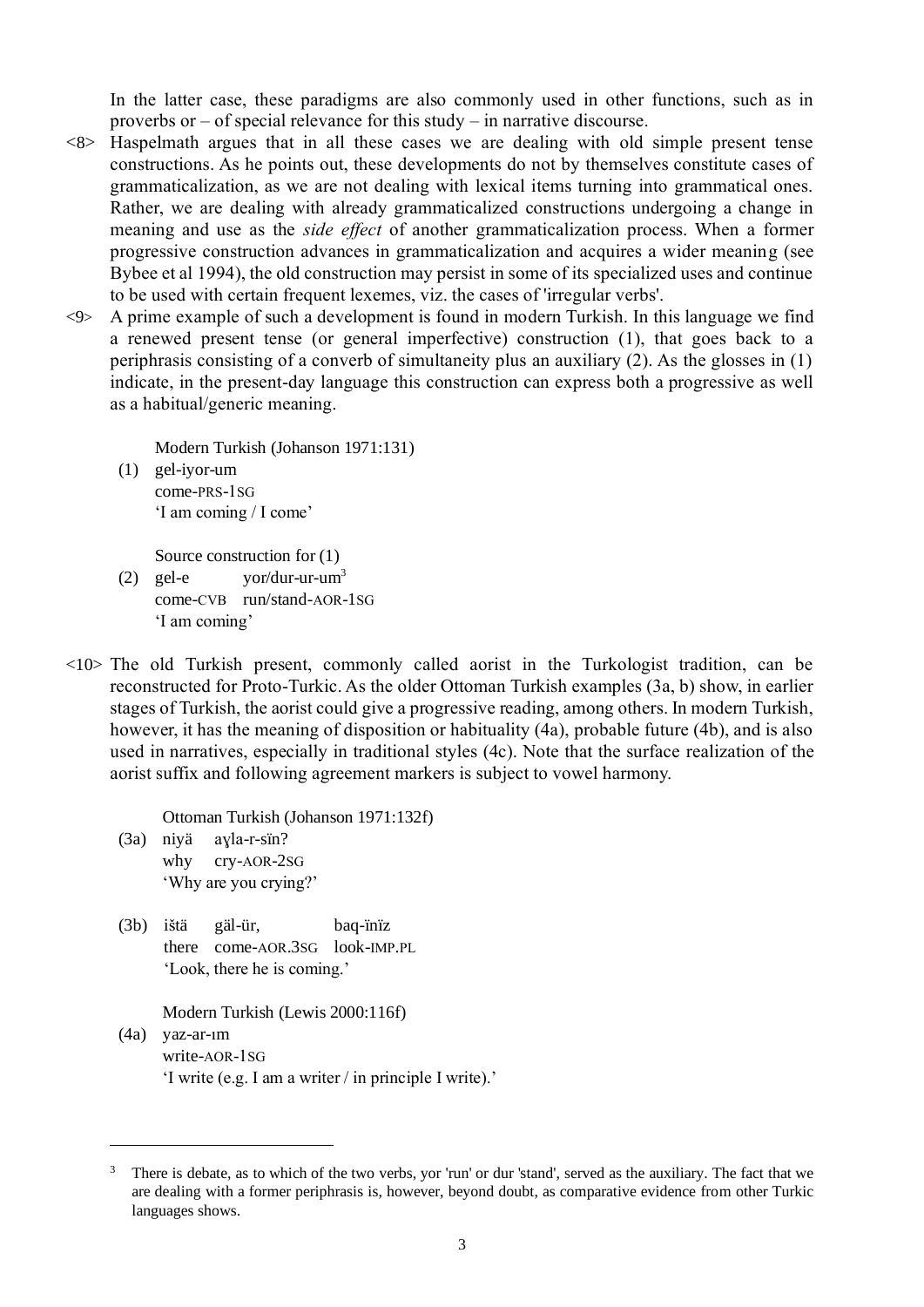- (4b) yarın gel-ir-im tomorrow come-AOR-1SG 'Tomorrow I shall come.'
- (4c) bir akşam kapı hızla çalın-ır one evening door fast ring-AOR.3SG 'One evening there is a violent ring at the door.'
- <11> In the following, I will discuss two intriguing variations on the theme observed by Haspelmath. The first one concerns a former simple present that has become a narrative marker with past time reference (section 2). The second case consists of the constructionalization of the new simple present plus imperfective suffix as a modal future (section 3).

## **2. The narrative tense**

## **2.1. Introduction**

- <12> A salient feature of relating past narratives in Nyakyusa is the frequent employment of verbal forms of the shape illustrated in (5), which often appear in long chains. While comparable devices, often labelled *narrative*, *narrative tens*e, *consecutive* or *subsecutive* are common in African languages (Dahl 1985:113f), including Bantu (Nurse 2008:120), the formal composition of what will henceforth be called the *narrative tense*<sup>4</sup> is conspicuous: it can be segmented into a copula together with an infinitive complement additionally marked for locative class 18 (5). The copula *lɪ*, unlike regular verbs in Nyakyusa, forms it present tense without any overt prefix (6). Although formally speaking the narrative tense is thus a present tense construction, it always has a past reading. For the purpose of illustrating formal aspects of the narrative tense, we limit the discussion here to elicited single sentences and turn to contextual examples in §2.2.
	- (5) tʊ-lɪ n-kʊ-job-a 1PL-COP 18(LOC)-15(INF)-speak-FV 'we spoke'
	- (6) tʊ-lɪ pa-kaaja 1PL-COP 16(LOC)-homestead 'We are at home.'

 $\overline{a}$ 

<13> For a Bantu language, this is a very uncommon composition for a narrative marker. No comparable case is found in the around 140 languages for which Nurse (2008) provides tense and aspect matrices. It does, however, correspond to a periphrastic progressive construction that is widespread in Bantu and has grammaticalized further to a simple present in many languages (Bastin 1989a, 1989b; also see de Kind et al. 2015 on the Kikongo H16 cluster). Thus, for example, in Bena the cognate form still serves as a marker of progresive aspect (7), whereas in Mwera it has grammaticalized further to a simple present (8).<sup>5</sup>

<sup>&</sup>lt;sup>4</sup> For reasons of convenience, throughout this paper I will speak of a "narrative tense", as is common in the Bantuist tradition (e.g. Rose et al 2002). Note, however, that we are not dealing with a tense in the deictic sense of the term (Comrie 1985).

<sup>5</sup> An anonymous reviewer pointed out Güldemann's (2003) discussion of progressives evolving out of predication focus constructions. Given the locative element, the well-attested grammaticalization path from locative to progressive (e.g. Bybee et al. 1994) provides a more straight-forward account for the initial grammaticalization of the construction in question. Furthermore, the focus of Güldemann's study lies on complex constructions in which a marker of predication focus suggests or enforces a progressive reading of an otherwise vague simple present. No indications fur such an origin are found in Nyakyusa.

Also, de Kind et al. (2015) investigate paradigms that stem from an identical or similar locative-based source structure in the Kikongo cluster of Bantu languages (H16). They show that the use of the locative infinitive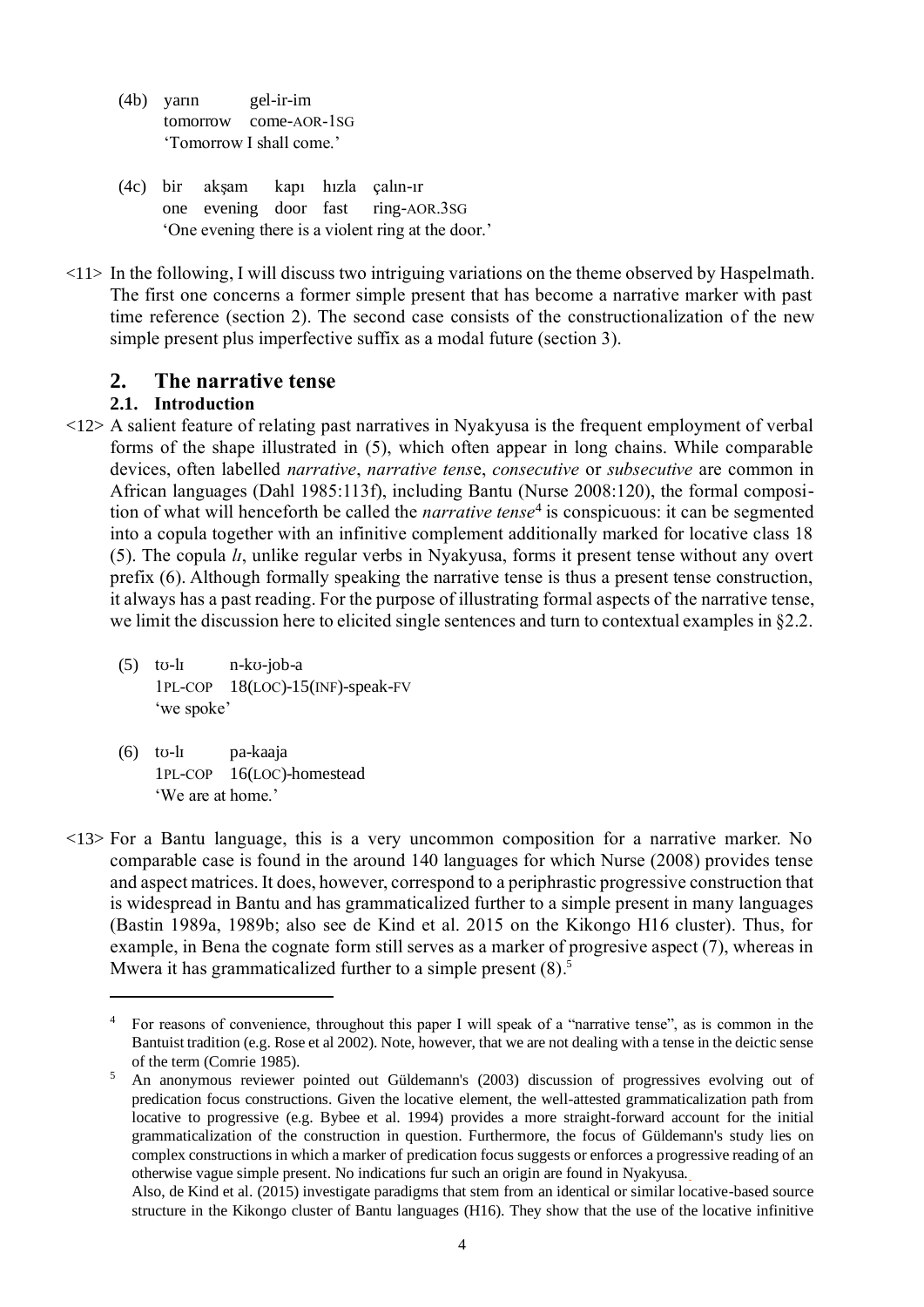- (7) Bena (G61; Morrison 2011:264) tu-li mu-hu-géénda 1PL-COP 18(LOC)-15(INF)-walk-FV 'we are walking'
- (8) Mwera (P22; Harries 1950:83, cited by Bastin 1989a:44) ni-li-ŋ-ku-piŋga 1SG-COP-18(LOC)-15(INF)-desire-FV 'I desire'
- <14> While the composition of the narrative tense is still transparent, the fact that no material can intervene between the copula and its complement is indicative of an advanced stage of grammaticalization and shows that from a synchronic point of view this construction should be analyzed as consisting of a prefix *lɪnkʊ*- in the post-initial slot, plus the default final vowel (9). Further indications that the *lɪ*-portion no longer functions as a copula comes from the fact that the construction is compatible with the copula verb *ja* 'be, become', as in (11) below.
	- (9a) mmajolo tʊ-lɪnkʊ-job-a yesterday 1PL-NARR-speak-FV 'Yesterday we spoke'
	- (9b) tʊlɪnkʊjoba mmajolo 1PL-NARR-speak-FV yesterday 'We spoke yesterday'
	- (9c) \*tʊ-lɪ mmajolo nkʊjoba 1PL-COP yesterday 18(LOC)-15(INF)-speak-FV
- $\langle 15 \rangle$  In the following sections, the employment and semantics of the Nyakyussa narrative tense will be summarized (§ 2.1), and the diachronic development of this construction then traced (§ 2.3).

### **2.2. Usage and meaning**

 $\langle 16 \rangle$  A summary of how the category of narrative markers functions more widely in Bantu is given by Nurse (2008:120f):

> The time of the situation is first established, either explicitly in the first verb in a string, or implicitly […] All following verbs in the sequence are then marked by a special narrative marker, which replaces the tense marker appropriate to the time established by the first verb. Just because most sequences deal with past events, this special marker is most frequent in past narratives, less frequent in timeless events, followed by futures. It also occurs across sentences and utterances, in which case the context most often crosses sentence boundaries and characterizes a long utterance. Use of the special marker can be suspended and then deliberately reintroduced by the speaker to stress continuity.

As Nurse's description leaves open various dimensions of variation, it is worth taking a closer look at the Nyakyusa narrative tense in terms of patterns of usage and semantics in the narrow sense. This will ultimately also shed light on the diachronic development of this construction.

constructions as a marker of predication focus is geographically more limited vis-à-vis the progressive reading and is only attested much later in the diachronic data. Also, in Kikongo focus-related uses only occur with the inversed word order auxiliary – locative infinitive. They conclude that the progressive reading thus constitutes the original one.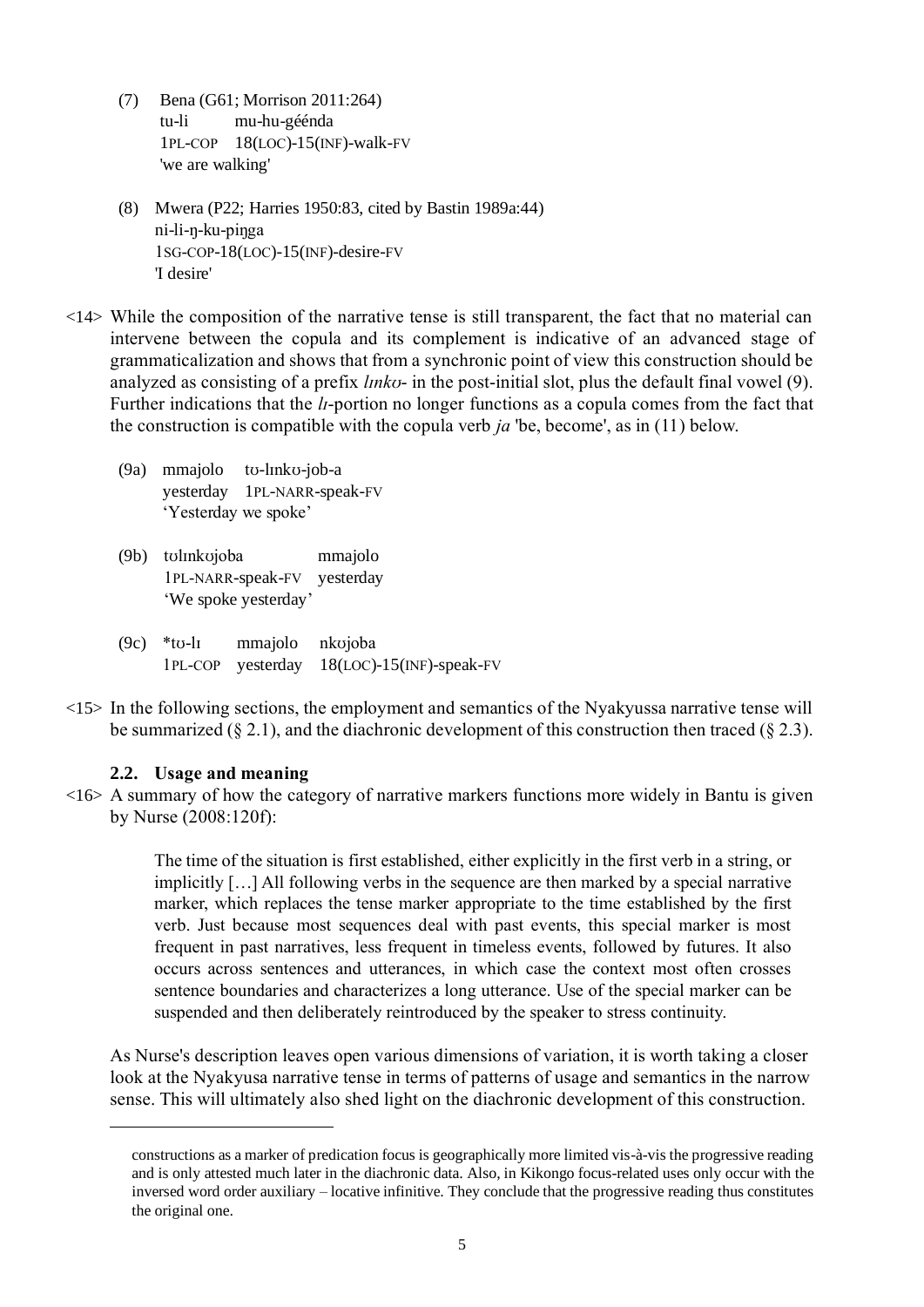<17> A typical narrative in Nyakyusa opens with at least one past tense verb, typically in the form of what Labov & Waletzky (1967) term an 'orientation section'. An example is given in (10), where the first clause (10a), featuring a past imperfective verb, not only serves to introduce the protagonists, but also establishes the behavioural situation. The onset of the storyline in this case coincides with the use of the narrative tense (10b, 10c).<sup>6</sup>

| (10a)              | $\mathbf{D}\mathbf{O}$ | leelo |                                        | imbwele j-aa-lond-aga okoti ji-j-eeg-e                         |        | mbolokoto |
|--------------------|------------------------|-------|----------------------------------------|----------------------------------------------------------------|--------|-----------|
|                    | then                   |       |                                        | but/now mosquito(9) 9-PST-want-IPFV COMP 9-9-marry-SUBJ ear(9) |        |           |
|                    |                        |       | 'So, Mosquito wanted to marry Ear.'    |                                                                |        |           |
|                    |                        |       |                                        |                                                                |        |           |
| (10 <sub>b</sub> ) | $\mathbf{p}$           | leelo |                                        | imbwele ji-linko-book-a kombolokoto                            |        |           |
|                    |                        |       | then now/but mosquito(9) $9-PST-go-FV$ |                                                                | to.ear |           |
|                    |                        |       | 'So Mosquito went to Ear.'             |                                                                |        |           |

- (10c) jɪ-**lɪnkʊ**-tɪ "gwe mbʊlʊkʊtʊ, ʊne n-gʊ-gan-ile fiijo ..." 9-NARR-say you ear I 1SG-2SG-love-PFV INTENS 'It said "«You, Ear, I love you very much …»'
- <18> Within the macro-structure of narrative discourse, the narrative tense is essentially confined to storyline events, i.e. Labov & Waletzky's (1967) complication, evaluation and resolution sections. The only exceptions are endings of the type illustrated in (11).
	- (11) gʊ-lɪnkʊ-j-a mwiʃo gwake papaapa 3-NARR-COP-FV end(SWA)(3) its right\_here 'Right here it ended.'

 $\overline{a}$ 

The narrative tense is not used with material ancillary to the storyline or flashbacks. But note that this association with the storyline is a one-way conditional: unlike what has been reported for other African languages such as Supyire (Senufo), where a narrative marker is used "in all but the initial main line clause" (Carlson 1994:34), in Nyakyusa, storyline events are also, in varying degrees, depicted with the use of the past perfective. As argued for by Persohn (2016), this forms part of a larger pattern, in which narrative discourse is construed around the notion of thematic continuity (Givón 1984).

<19> When it comes to the semantics of the narrative tense, it is noteworthy that, although we are not formally dealing with a past tense paradigm, the construction is attested only with past time reference. This observation is corroborated by negative data from elicitation, where continuations of present and future tense paradigms through the narrative tense were rejected. Further evidence comes from temporal clauses: in Nyakyusa, these feature present tense paradigms, which are interpreted solely according to their aspectual value (see Persohn 2016 for discussion). What is more, even with an intervening present tense paradigm, such as the present perfective in (12b), the narrative tense in (12c) is understood as referring to the past.<sup>7</sup>

As this paper focusses on the verbal word, contrary to Bantuist tradition morpheme-by-morpheme glossing is not applied within the noun phrase.

<sup>7</sup> This observation was first made by Heaton (2013). Following Botne (2010:43), perfective aspect is here understood as "an assertion about a time of the event subsequent to the endpoint of the event nucleus [the characteristic act encoded in the lexical verb, BP]". This comes close to Welmer's (1974) *completive* and differs from the more wide-spread one in the literature on aspect, according to which "perfectivity indicates the view of a situation as a whole, without distinction of the various separate phases that make up the situation" (Comrie 1976:16).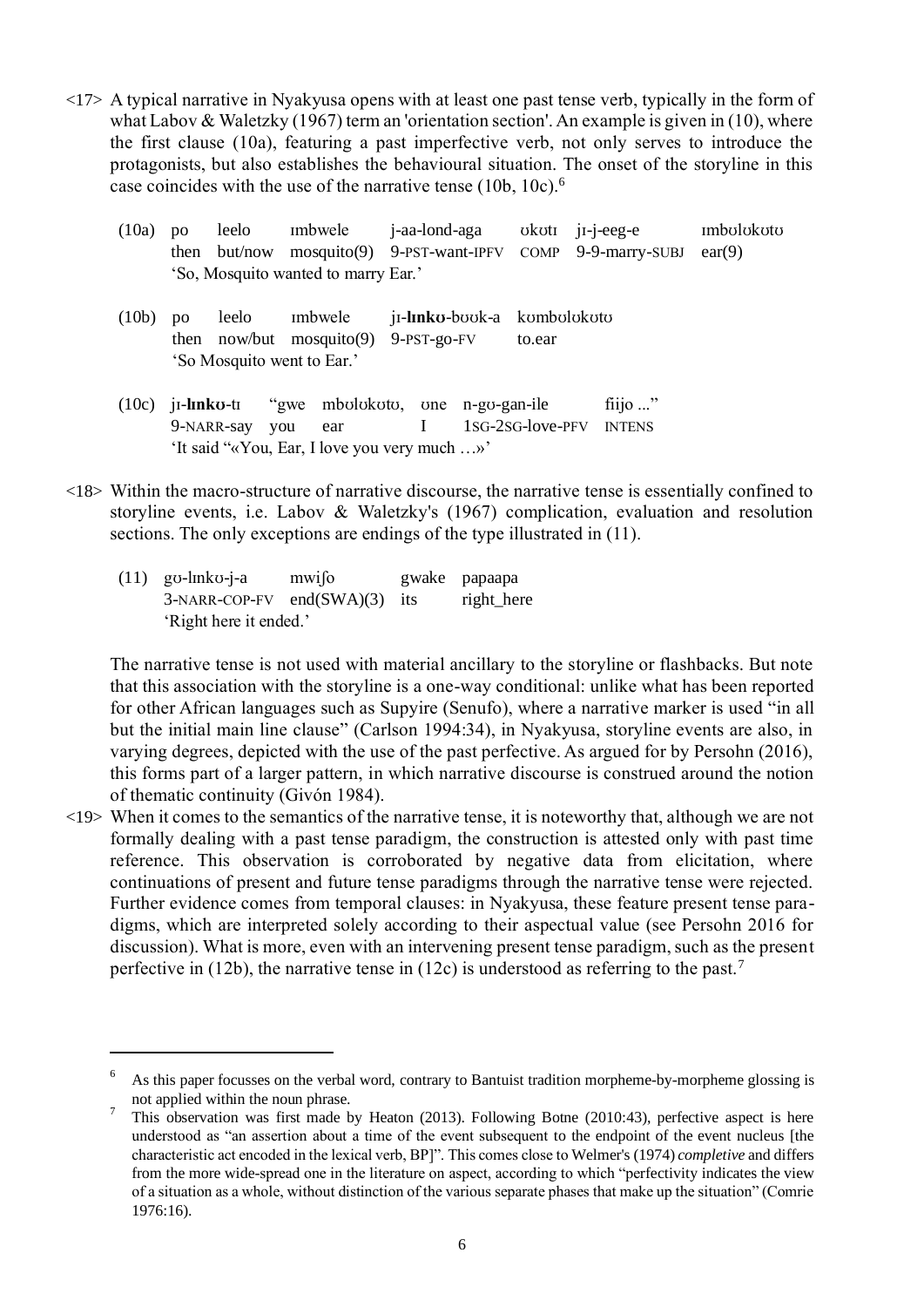- $(12a)$  Asia a-l $m$ ko-s $a$ ubal-a ukutu Juma aa $=i$ -ku-j-a ndume gwake A 1-NARR-expect-FV COMP J. FUT=1-PRS-COP-FV husband hers 'Asia expected that Juma would become her husband.'
- (12b) ngɪmba a-saam-**iile** kwa Sambʊka kɪsɪta kʊmanya behold 1-migrate-APPL.PFV to S. without to know 'Gosh, he has moved to Sambuka's without knowing [that Sambuka has lied to him].'
- (12c) Juma na Sambʊka ba-**lɪnkw**-eg-an-a J. and S. 2-NARR-marry-RECP-FV 'Juma and Sambuka married.'
- <20> Concerning the aspectual semantics of the narrative tense, an examination of the text corpus shows that it is restricted to episodic sentences, that is "those whose main predicate has a situation argument bound by existential closure; they report a specific event or occasion" (Krifka et al. 1995:36). This includes reports of specific occasions featuring plural events (see Carlson 2009), such as (13). By definition this excludes habitual/generic statements. As for the present tense in the subordinate clause of (13), see <19> above on temporal clauses in Nyakyusa.

Context: Children have killed a snake that was lying in front of them on the path. Now they try to pass the snake's dead body.

- (13) bo bi-kʊ-lond-a ʊkʊkɪnda kʊkʊtɪ bi-kʊ-tɪ ba-jɪ-tambʊk-e ba-kɪnd-e as 2-PRS-want-FV to.pass every 2-PRS-say 2-9-cross-SUBJ 2-pass-SUBJ jɪ-**lɪnkʊ**-tup-a kangɪ jɪ-**lɪnkʊ**-j-a ndali 9-NARR-become fat-FV again 9-NARR-COP-FV long 'As they tried to pass, each time they wanted to cross and pass it [snake], it became fat and long.'
- <21> Apart from its restriction to episodic sentences, the narrative tense can be considered unspecified for aspect. With inchoative verbs and other types of verbs that feature a change-ofstate or inherent endpoint as part of their lexical meaning, the narrative tense typically refers to the latter. This is illustrated in (14) with the inchoative verb *ɪma* 'stand, stop'.

| (14) |      |  |  | po leelo bo a-fik-ile kifuki pakiina pamo paasofu jaa<br>then now/but as 1-arrive-PFV near at.cave or at.room of |  |       |  |
|------|------|--|--|------------------------------------------------------------------------------------------------------------------|--|-------|--|
|      |      |  |  | ngalamu kajamba a-linkw-im-a                                                                                     |  | panja |  |
|      | lion |  |  | $tortoise(1)$ 1-NARR-stand/stop-FV outside                                                                       |  |       |  |
|      |      |  |  | 'When it arrived near the cave or the bedroom of Lion, Tortoise stopped outside.'                                |  |       |  |

With activity-type verbs the reading is context-sensitive. To begin with, the narrative tense can give a reading of an eventuality as a discrete whole. This is most obvious in those cases where the discursive environment clearly delimits the occurrence, as in (15b). The use of the narrative tense with the copula verb ja 'be(come)' plus associative and infinitive in (15c) is a common device in Nyakyusa narratives, which denotes the beginning a new occupation or dedication of the subject.

| $(15a)$ po | ba-linko-book-a kokwipa ilyondo                     |  | kola |
|------------|-----------------------------------------------------|--|------|
|            | then 2-NARR-go-FV to.to_pluck thatching_grass there |  |      |
|            | 'They went to pluck grass there.'                   |  |      |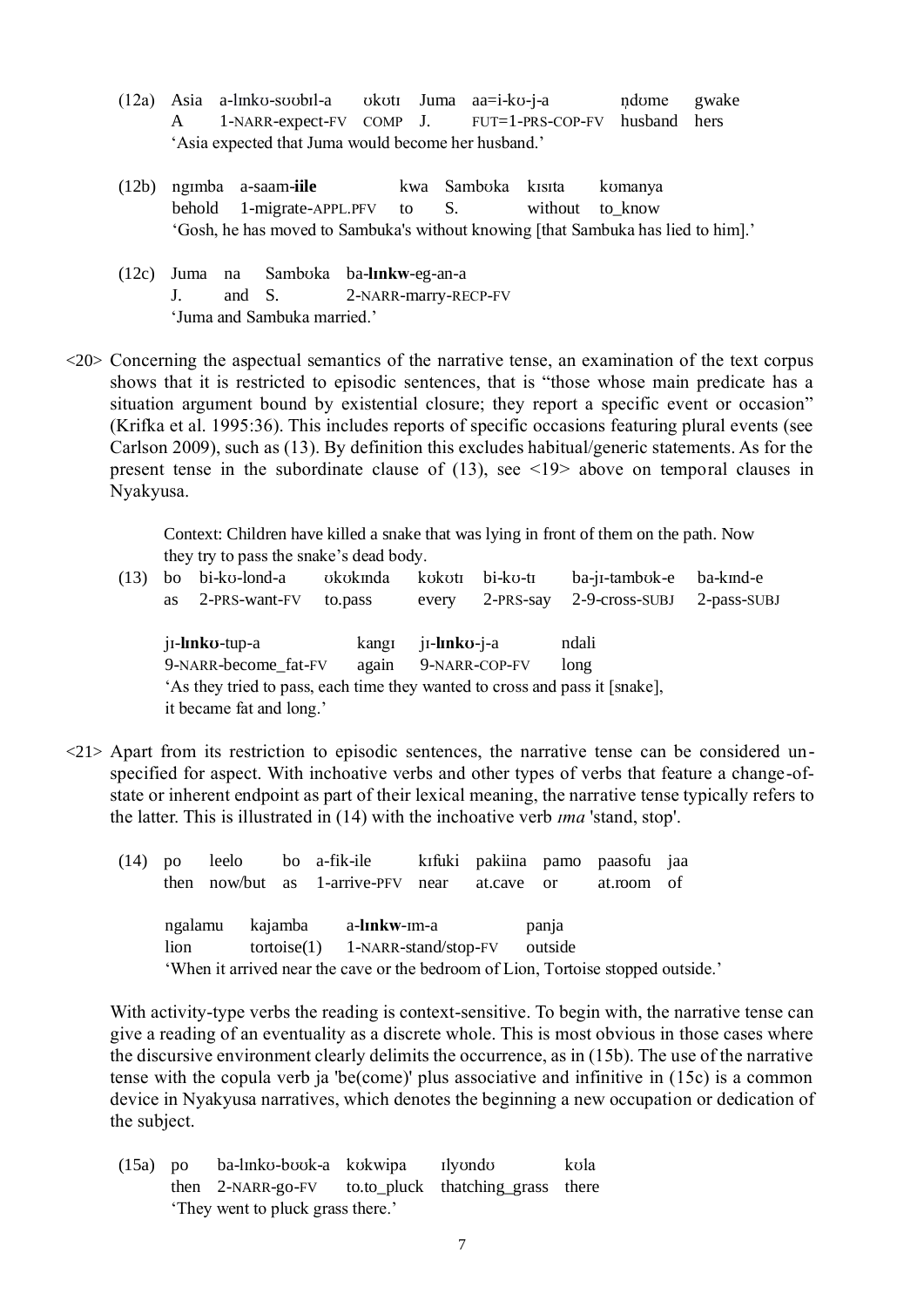- (15b) po ba-**lɪnkw**-ip-a ɪlyʊndʊ then 2-NARR-pluck-FV thatching\_grass 'They plucked grass.'
- (15c) po bo b-iip-ile ɪfikose, kʊkʊtɪ mundʊ ɪfikose then as 2-pluck-PFV bundles every person bundles ba-lɪnkʊ-j-a bandʊ baa kʊpinya 2-NARR-COP-FV people of to\_tie 'When they had plucked bunches, each one bunches, they began to tie [the grass].'

A progressive reading is also possible. In the extract given in (16), Tugutu (a type of bird) tricks Hare in a race. He remains at the start (16d), while Hare runs (16b, e). The act of running is construed as an ongoing activity contemporaneous with the acts of speaking (16c) and completing the first mile (16f).

| (16a) | kalolo! to-bop-ege<br>a-linko-ti<br>"oko<br>leelo!"<br>hare<br>1PL-run-IPFV.SUBJ<br>now/but<br>1-NARR-say<br><b>INTERJ</b><br>'He [Tugutu] said «Here we go, Hare! Let's run now!»' |
|-------|-------------------------------------------------------------------------------------------------------------------------------------------------------------------------------------|
| (16b) | kalolo<br>a-linko-bop-a<br>po<br>hare(1)<br>1-NARR-run-FV<br>then<br>'Hare ran/was running.'                                                                                        |
| (16c) | "linga<br>a-linko-ti<br>to-bop-ile<br>amaeli jimo n-go-ko-koolel-a<br>okoti<br>if/when<br>mile<br>1sG-PRS-2sG-call-FV<br>1PL-run-PFV<br>1-NARR-say<br>one<br><b>COMP</b>            |
|       | mwandugutu v-li=po?' gw-itik-e<br>'bole<br>$U-tI$<br>Mr. Tugutu<br>$2$ SG-COP=LOC<br>2sG-agree-SUBJ<br>Q<br>2sG-say.SUBJ                                                            |
|       | $n$ -di= $po$ "<br>'ee<br>1sG-COP=LOC<br>yes<br>'He said "When we've run one mile, I'll call you saying 'Mr. Tugutu are you there?'<br>You shall answer 'Yes, I'm here.""           |
| (16d) | bo b-and-ile<br>okobopa jola<br>mwandugutu<br>po<br>$2$ -begin-PFV<br>to_run<br>that_one<br>Mr._Tugutu<br>then<br>as                                                                |
|       | palapala<br>a-a-syele<br>right_there<br>1-PST-remain.PFV<br>'When they had started to run that Mr. Tugutu had remained right there.' <sup>8</sup>                                   |
| (16e) | kalolo<br>a-linko-bop-a<br>po<br>mwene<br>1-NARR-run-FV<br>hare(1)<br>then<br>only<br>'So Hare ran/was running alone.'                                                              |

<sup>8</sup> An anonymous reviewer rightly questioned the translation of *aasyele* with an English pluperfect. The Nyakyusa verb *syala* is inchoative, that is, it encodes a resultant state of remainig as part of its lexicalized aspectual potential. Thus *aasyele* is more likely to be interpreted as 'was in a remaining state'. I have chosen a pluperfect translation, as the narrator presents this information with a slight delay. What is essential for the development of the storyline, and which becomes clear in the context of the entire narrative, is the fact that Mr. Tugutu himself does not move (instead he has placed fellow Tugutus along the track) while Hare is continually running.

 $\overline{a}$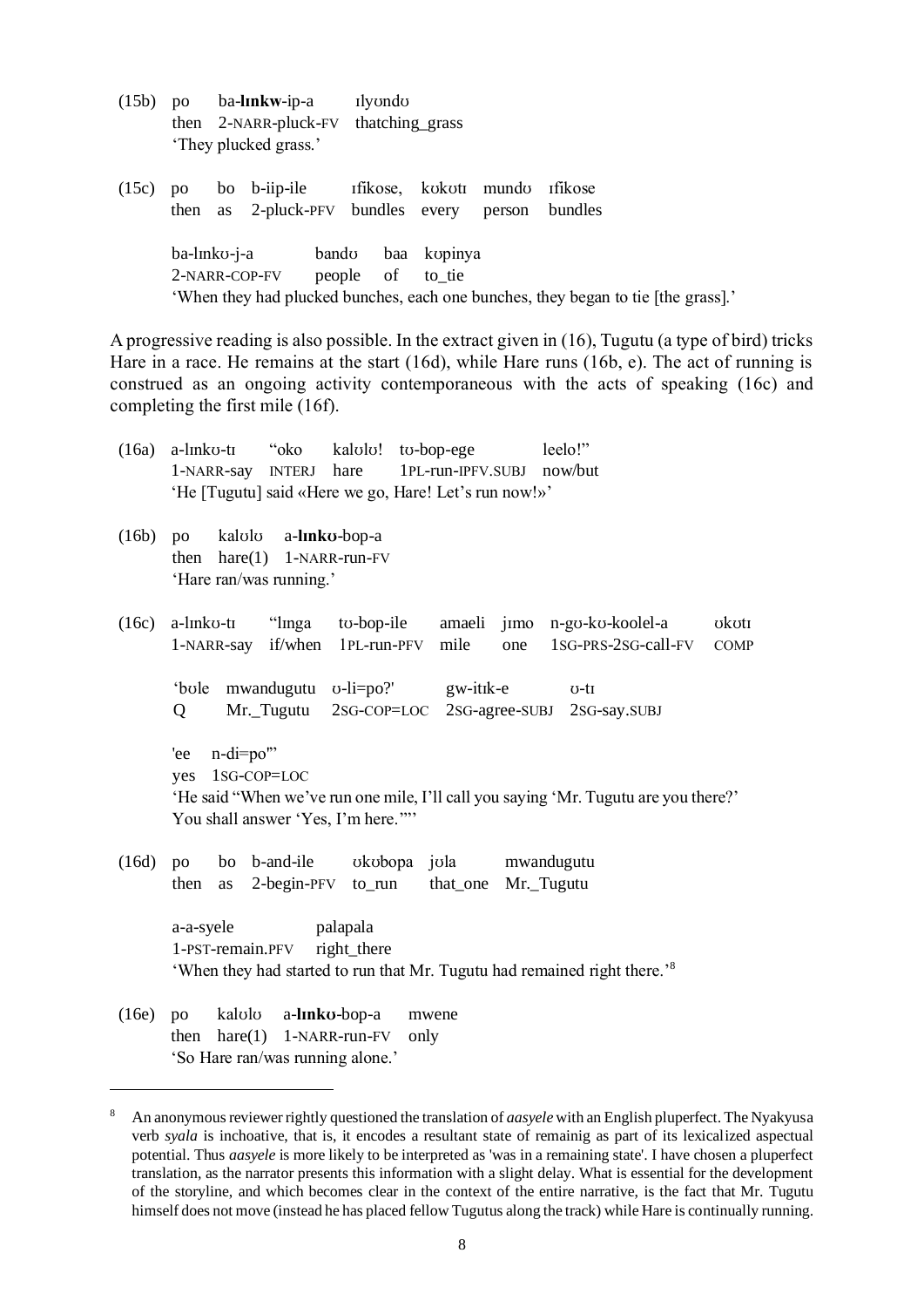- (16f) a-lɪnkʊ-mal-a amaeli gamo 1-NARR-finish-FV mile one 'He completed one mile.'
- <22> Closely linked to the question of aspectual semantics is that of sequential ordering. An oftenrepeated assumption in the literature has it that sequential ordering is part and parcel of the semantics of narrative markers. Thus, Nurse (2008:121) generalizes from a Swahili example that "the narrative explicitly sequences events […] and says that […] the second situation is later than the first". A closer examination of Swahili narratives, however, brings up a number of counterexamples (Contini Morava 1987:112f). Concerning other Bantu languages, Morrison (2011:277) notes for Bena G63 that the "[narrative tense] is *often* best translated as 'and then X'" (emphasis added), while Seidel (2015) makes a similar observation for Yeyi R41. However, as example (16) above already indicates, sequential ordering is not a semantic component of the Nyakyusa narrative tense. (17) is an additional example. While (17a, b) describe eventualities that happen in sequence, (17c– e) describe various details of one and the same eventuality and could be freely swapped with each other without changing the underlying sequence of events.

Context: People try to get rid of a group of thieving monkeys that devastate their fields. To fight them, they throw small bottles filled with pepper.

- (17a) si-lɪnkw-angɪl-a mmwanya 10-NARR-catch-FV high 'They (Monkeys) caught (the bottles) in mid air.'
- (17b) ɪmbilipili jɪ-lɪnkʊ-sunyunduk-a ntʊsupa mula nʊkʊnyeelela pepper(9) 9-NARR-come\_out-FV in.small\_bottles in.there and.to\_jump\_at<sup>9</sup>

mmaaso na mmilomo in.eyes and in.mouths 'The pepper came out of the little bottles and flew into their eyes and mouths.'

(17c) popaapo ɪngambɪlɪ si-**lɪnkʊ**-gw-a paasi then monkeys(10) 10-NARR-fall-FV down

> paapo j-aa-lɪ ngafu fiijo because 9-PST-COP fierce INTENS 'And so the monkeys fell down because it was very hot.'

- (17d) si-**lɪnkʊ**-kuut-a si-**lɪnkʊ**-tɪ "Ho! Ho! Ho!" 10-NARR-cry-FV 10-NARR-say INTERJ INTERJ INTERJ 'They cried and said, «Ho! Ho! Ho!»'
- (17e) simo si-**lɪnkʊ**-gw-a paasi "puu!" some 10-NARR-fall-FV down of falling down 'Some fell down, «Splat!»'

Eventualities that are closely linked together, e.g. cause and consequence are often, though optionaly, presented with the second one in a commutative infinitive.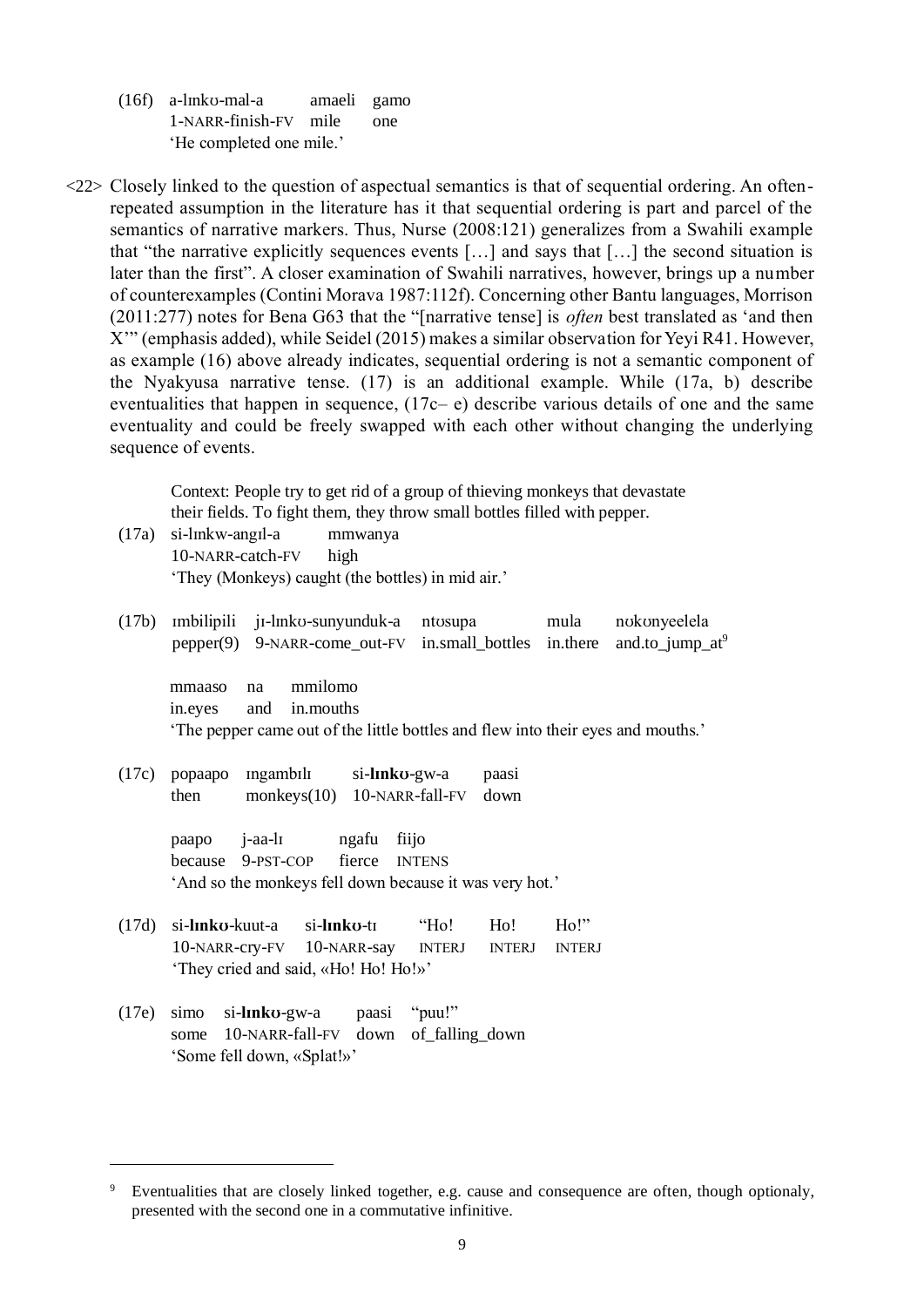#### **2.3. From old present to narrative tense**

- $\langle 23 \rangle$  The question now arises as to how a verbal periphrasis of the shape copula + locative + infinitive became the Nyakyusa narrative tense with the characteristics just described. If we look at the central TMA categories of the present-day language, we find a simple (or imperfective) present, marked through a prefix (*i*)*kʊ*- in post-initial position and the default final vowel -*a*. The prefix often induces a change in the vowel quality of the preceding subject marker, the exact characteristics of which are subject to topolectal variation (see Persohn 2016:ch. 3). The *kʊ*- portion is identical to the noun class 15 (infinitive) prefix, which is clearly an indication that the source of the present-day simple present has been a verbal periphrasis, which in all likelihood has followed the familiar grammaticalization path (location) > progressive > imperfective or simple present (Bybee et al. 1994). Persohn & Bernander (forthcoming) show that the changes in the vowel of the preceding subject marker, often to /i/ is an areal feature of southwestern Tanzania and, by applying a comparative perspective, argue that the auxiliary of the former periphrasis is a reflex of Proto-Bantu \**jìkad* 'dwell; be; sit; stay' (Bastin et al. 2003). Note that the 'new' simple present is also used, albeit with low frequency, as a foregrounding device in narrative discourse, as in (18b):
	- (18a) po kalʊlʊ a-lɪnkʊ-lembʊk-a then hare(1) 1-NARR-awake-FV 'Then Hare woke up.'
	- (18b) i-**kʊ**-kuut-a "hɪhɪɪ ba-n-gom-ile, ba-n-gom-ile, ba-n-gom-ile" 1-PRS-cry-FV of\_crying 2-1SG-hit-PFV 2-1SG-hit-PFV 2-1SG-hit-PFV 'He cries «Hihii. They've beaten me, they've beaten me, they've beaten me.»'
- <24> Now recall from §1.2 that Haspelmath (1998) shows how the advancing grammaticalization of a former progressive to a fully fletched simple present can lead to an older construction becoming restricted to specialized uses, a typologically common one of which is its use as a narrative marker. As was remarked in §2.1, verbal periphrases that are identical in composition to the Nyakyusa narrative tense are widespread all across the Bantu speaking area, either as present progressives or, more advanced in grammaticalization, as simple presents. This wide geographic distribution suggests an old shared innovation. A simple present marked by kʊtogether with the specific changes in the vowel quality of a preceding subject marker (§2.3), however, can be shown to be a more recent and independent development restricted to the languages of southwestern Tanzania (Persohn & Bernander, forthcoming). All this suggests that in the case of Nyakyusa the extension of a former periphrastic progressive to the 'new' simple present has confined an old present (now the narrative tense) to its usage in narrative discourse. As one anonymous reviewer points out, this does not explain why the old present (now the narrative tense) retains more segmental material than the more recently grammaticalized one. We may speculate that its indexical function of signaling narrative discourse has 'rescued' the narrative tense from further erosion.
- <25> The distribution of the narrative tense in the present-day language supports the scenario outlined above. As described in §2.2, the narrative tense is essentially confined to storyline eventualities. This is exactly what would be expected from a present tense employed as a narrative present (Fludernik 1991:368). The lack of coding of event sequentiality is another case in point: it would be hard to see how a former imperfective present came to include sequential semantics. Note that – unlike the cases described by Haspelmath (1998) – the Nyakyusa narrative tense is used not only in folk narratives, but in all styles of narrative discourse, including e.g. personal narratives and Bible translations. It is likely that its restriction to narrative discourse, which normally takes places in the past tense, has consequently led the narrative tense to take over past time reference as part of its semantics, while its frequent use and confinement to narrative discourse has led to bleaching of its aspectual value. A development along these lines is also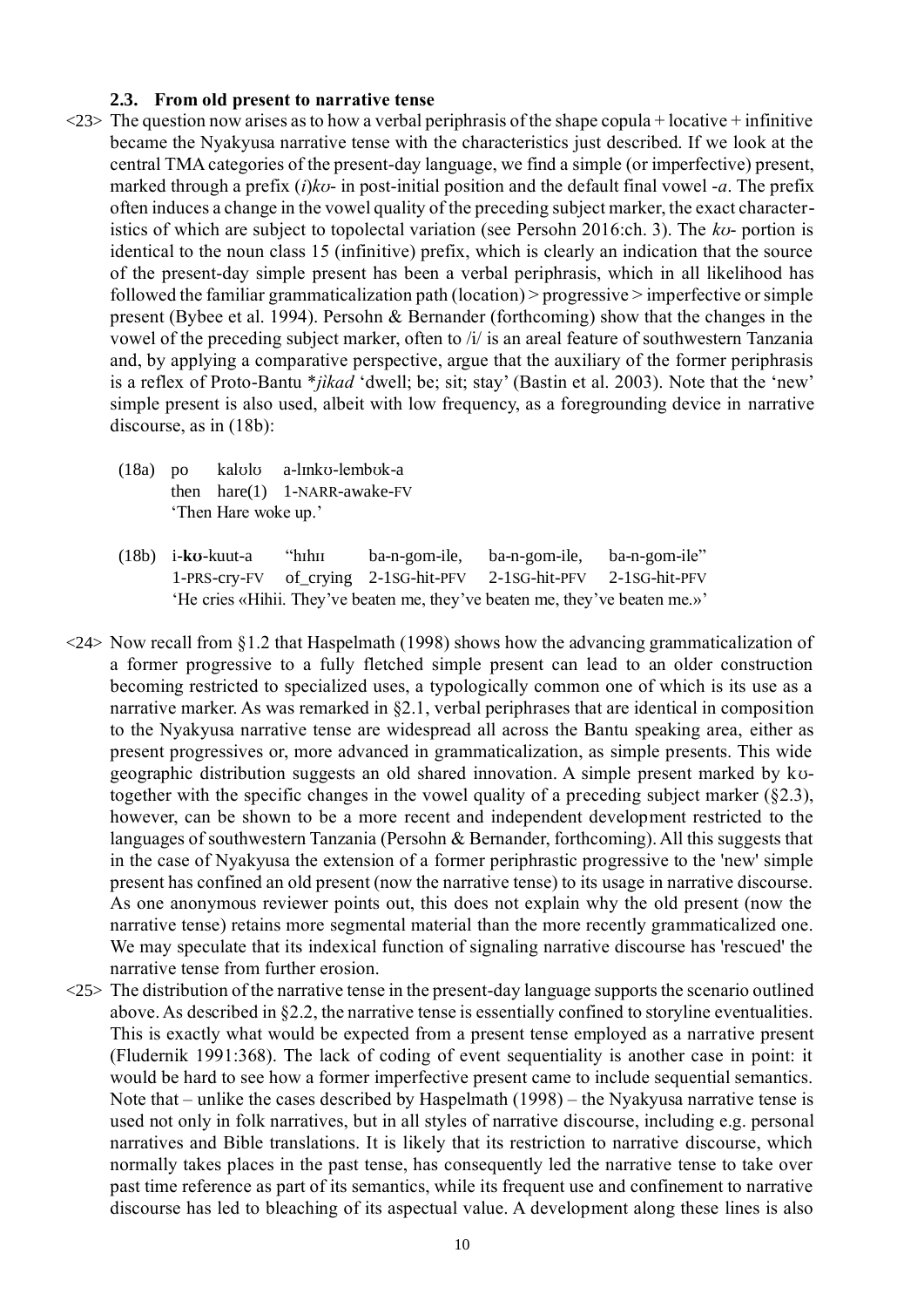reported for Biblical Hebrew. Robar (2014) illustrates at length how in this language the socalled *wayyiqtol* construction constitutes a former simple present, whose extensive use as a narrative present with the pragmatic function of signalling continuity has led to a bleaching of its original semantic content. In the case of Hebrew, this has even gone one step further, allowing for the *wayyiqtol* construction to take over any tense, aspect or modal value from its antecessor. A possible explanation for this type of bleaching is found in Fleischmann (1990:52– 63). Fleischmann argues that a narrative present can receive what she calls a 'plusinterpretation', that is, the simple present as the least specific form takes over the meaning adequate to context. We may assume that the specialization of the old Nyakyusa present (now the narrative tense) in narrative discourse has favoured the semanticization of this erstwhile contextually evoked meaning. Note at this point that in many other Bantu languages, e.g. Totela (K41; Crane 2011), infinitives are used as narrative markers. A cross-Bantu tendency to use semantically underspecified forms in narrative discourse may thus have had further influence in the semantic shift of Nyakyusa's narrative tense.

<26> To summarize, the Nyakyusa narrative tense, marked with a prefix *lɪnkʊ*- goes back to a verbal paraphrase that is widespread in Bantu as a present progressive or a simple present. In Nyakyusa, however, this configuration is restricted to storyline eventualities in narrative discourse and always refers to the past. Further, it is unspecified for aspect. The existence of a simple present with clear traces of a verbal paraphrase in the present-day language suggests a displacement of an old present as a side effect of the advancing grammaticalization of a new one, along the lines of Haspelmath (1998). The adoption of past time reference and the loss of aspectual specification can then be understood as later developments.

# **3. The modal future**

## **3.1. Formal composition**

- $\langle 27 \rangle$  The second case to be discussed in this study concerns a verbal configuration whose meaning cannot be derived from its constituent parts. This construction, which will be named *modal future*, is formed with the simple present prefix *kʊ*- in the postinitial slot. The final slot is filled with the imperfective suffix *-aga*. Unlike what would be expected from its composition, this verbal configuration does not have a present progressive or habitual/generic reading, but instead expresses a future-oriented type of modality (19). A closer examination of its semantics will be given in  $\langle 32 \rangle$ .
	- (19) tʊ-kʊ-ly-aga ʊmpʊnga 1PL-PRS-eat-IPFV rice 'We shall eat rice (e.g. announcing a meal or a change in diet).' not: 'We eat / are eating rice.'
- <28> It is worthwhile at this point to have a closer look at both constituent morphemes of the modal future, the simple present prefix *kʊ-*, as well as the imperfective suffix -*aga*. As the following example shows, the simple present by itself has a progressive reading, a habitual/generic one, as well as one of a near or probable future (20). The futurate reading deserves a short discussion. It is not uncommon for the languages of the world to extend a simple present or general imperfective to include future time reference; see Bybee et al 1994, among others. This situation is also found, both synchronically and diachronically, in many Bantu languages (Nurse 2008:118f, 297f). In recent discussions of aspectuality and temporality in Bantu the futurate reading is commonly linked to the progressive one, in that both are understood as a function of the construal of an eventuality as incomplete at utterance time (e.g. Kershner 2002:102f; Osa-Goméz 2014:150f). It is important to note that this futurate use of the simple present in Nyakyusa shows a different distribution from the modal future and does not have the same modal flavour.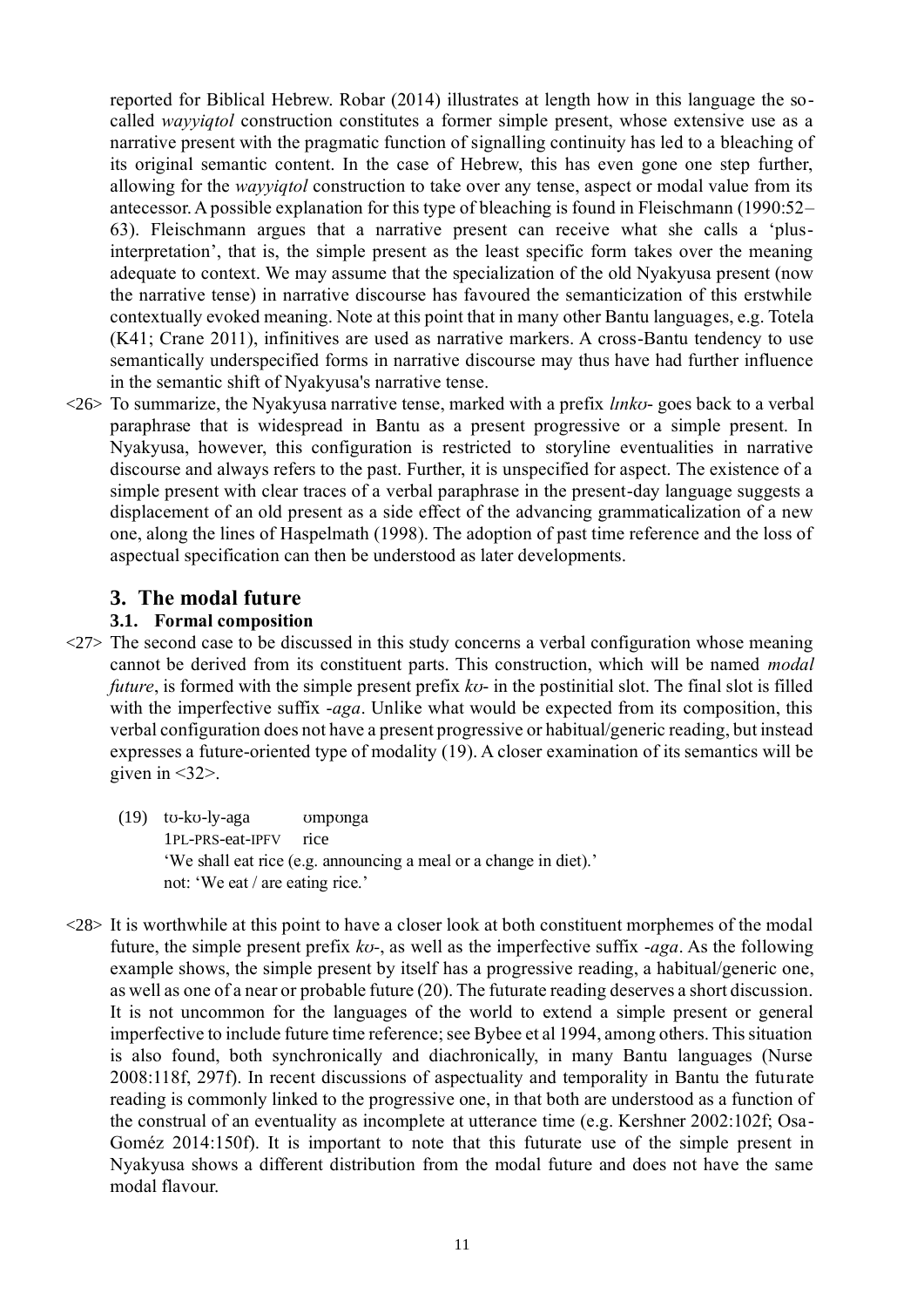- (20) tʊ-kʊ-ly-a ʊmpʊnga
	- 1PL-PRS-EAT-FV
	- 1. 'We are eating rice.' 2. 'We eat rice.'
	- 3. 'We are going to eat rice.'
- $\langle 29 \rangle$  As for the imperfective suffix -aga (-ege in the subjunctive mode), this morpheme likewise gives a progressive as well as a habitual/generic reading. (21) illustrates this for the past imperfective, (22) for the subjunctive mood.
	- (21) tw-a-ly-aga
		- 1PL-PST-EAT-IPFV
		- 1. 'We were eating.'
		- 2. 'We used to eat.'
	- (22) tʊ-ly-ege

 $\overline{a}$ 

- 1PL-eat-IPFV.SUBJ
- 1. 'We should be eating.'
- 2. 'We should eat (regularly).'

## **3.2. Usage and meaning**

- <30> It has been shown in the preceding paragraphs that the Nyakyusa modal future is formed by a combination of a simple present prefix and a general imperfective suffix. While a futureoriented reading as such could be explained as an extension of the progressive reading, this does not explain the seemingly redundant twofold imperfective marking. Also, it does not predict the construction's distribution nor its specific meaning.
- <31> The semantics of the modal future can be summarized as depicting a state-of-affairs-to-be as a settled fact. That is, it expresses various kinds of modal necessity (e.g. metaphysical, circumstantial, teleological) together with relative future time reference. The following exposition of its most common uses will illustrate this meaning. For a discussion of the absolute, not specifically modal, future in Nyakyusa see <39> below.
- $\langle 32 \rangle$  To begin with, the modal future is used in habitual/generic expository contexts, where it indicates the next step (23d) in a sequence of eventualities, and, closely related, the consequences of specific behaviour (23a, f, g). Note that we are dealing with states-of-affairs that stand in a temporal relationship relative to each other and which are not set in an absolute future time.

|       |           |                |                | Context: A discussion of men who do not own tools             |            |                  |                                                  |             |
|-------|-----------|----------------|----------------|---------------------------------------------------------------|------------|------------------|--------------------------------------------------|-------------|
| (23a) | koonongwa | $i$ [10]       | linga          | onnyambala                                                    |            | abagiile         | okotoligwa                                       | okommwaga   |
|       | at.issue  |                |                | that if/when $man(1)$                                         |            | 1-be_able.PFV    | to be defeated                                   | to find her |
|       |           |                |                |                                                               |            |                  |                                                  |             |
|       | onkiikolo | ugwa           | kommwega       | abando                                                        |            |                  | $bi$ -ko-mmw-inogon-aga $10$                     |             |
|       | woman     | οf             |                |                                                               |            |                  | to_marry_her people(2) 2-MOD.FUT-1-think-MOD.FUT |             |
|       |           |                |                |                                                               |            |                  |                                                  |             |
|       | omundo    | $\overline{q}$ | okotı          | moolo<br>pakobomba                                            |            | <i>s</i> imbombo |                                                  |             |
|       | person(1) |                | that COMP lazy |                                                               | at.working | work             |                                                  |             |
|       |           |                |                | 'Because of this, if a man is unable to get a woman to marry, |            |                  |                                                  |             |
|       |           |                |                | people think that this person is lazy in doing work.'         |            |                  |                                                  |             |
|       |           |                |                |                                                               |            |                  |                                                  |             |

 $10$   $\leq$ mm $>$  in the case of the noun class 1 object prefix indicates a long bilabial nasal.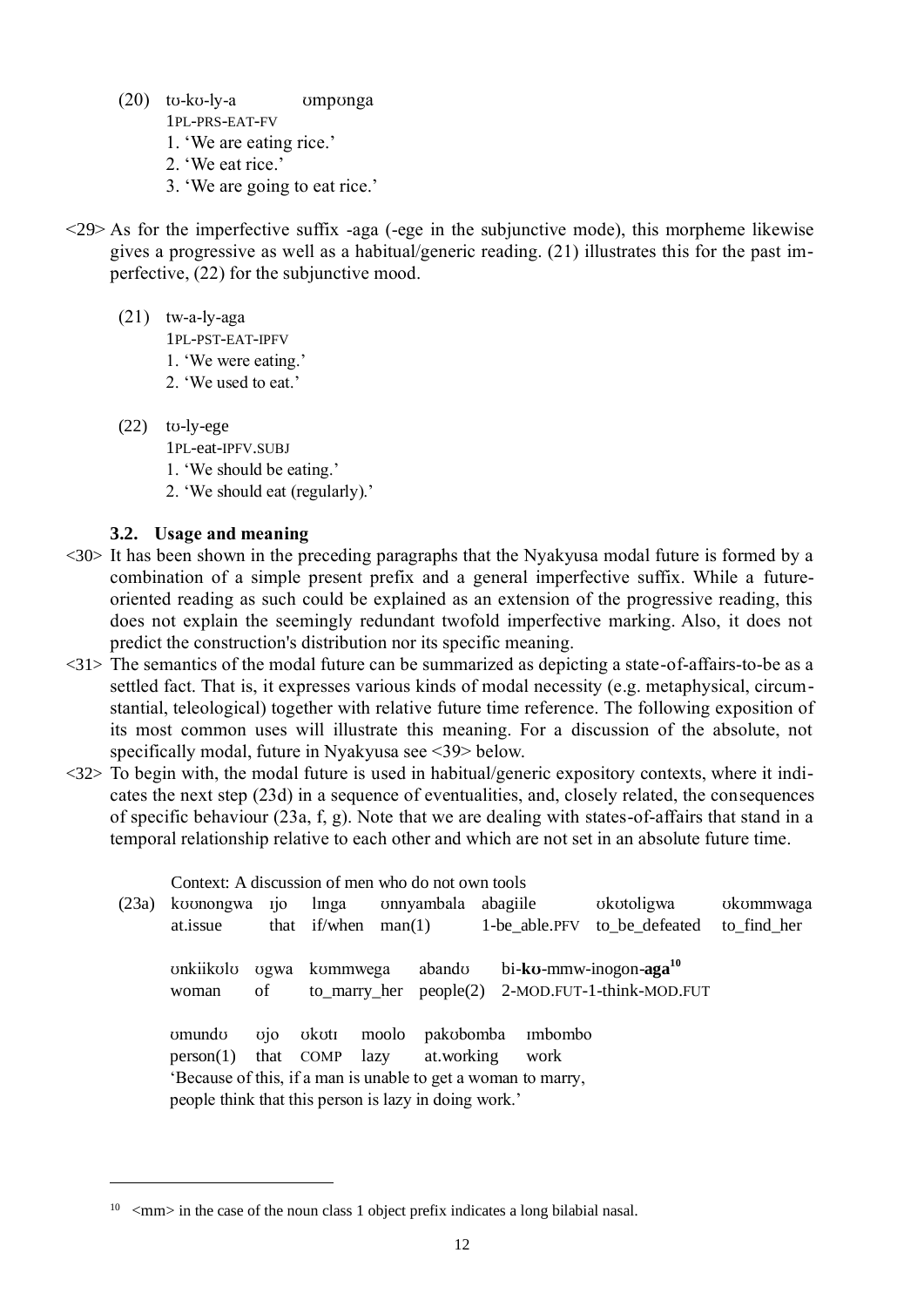(23b) abandʊ bo aba bi-kʊ-bʊʊk-a kʊkwasima ɪfibombelo ɪfya people as these 2-PRS-go-FV to\_borrow tools of

> kʊbombela ɪmbombo bo abiinaabo ba-lɪ pa-kʊ-tʊʊsy-a to work with work as their companions(2) 2-COP LOC-INF-rest-FV 'People like those go to borrow tools to do work with, when their fellows are resting.'

- (23c) bo ba-m-peele ɪfibombelo a-ka-bagɪl-a ʊkʊbombela akabalɪlo akatali as  $2\n-1$ -give.PFV tools 1-NEG-be able-FV to work with time long 'When they have given him tools, he cannot work with them for a long time'
- (23d) lʊmo bo a-bomb-ile=po panandɪ **kw**-ag-**aga** maybe as 1-work-PFV=MINIMZ a.little 2SG.MOD.FUT-find-MOD.FUT

abeene nafyo biis-ile kʊkwega owners $(2)$  of them 2-come-PFV to.take 'Or when he has worked for a little while, you will find they have come to take them back.'

(23e) ʊ-ka-bagɪl-a ʊkʊkaanila paapo fi-ka-j-a 2SG-NEG-be\_able-FV to.refuse because 8-NEG-COP-FV

> fyako kʊ-gomosy-a yours 2SG.PRS-return.CAUS-FV 'You cannot refuse, because they are not yours, you return them.'

- (23f) lɪnga kʊ-kaabɪl-a ʊkʊgomosya bi-**kʊ**-kw-im-**aga** bwila if/when 2SG.PRS-be\_late-FV to.return 2-MOD.FUT-SG-deprive-MOD.FUT always 'If you delay in returning, they will withhold them always.'
- (23g) po **kʊ**-kʊbwɪl-**aga** nɪnjala nʊkʊja nkunwe bwila then 2SG.MOD.FUT-suffer-MOD.FUT with\_hunger and.to\_be poor always 'And so you will be troubled by hunger and always be poor.'
- $\langle 33 \rangle$  Another example from an expository text is given in (24). Again, the construction in question indicates the next step in a sequence of eventualities (24b, e, f). We will see below that this type of usage within a generic context plays an important role in the reconstruction of the diachronic development of the modal future.

Busse (1949:220f) (orthography adapted)

- (24a) lɪnga jumo i-kʊ-bʊʊk-a kʊkʊbʊʊlɪla apa a-lɪ nɪnongwa if/when someone(1) 1-PRS-go-FV in\_order.to\_tell where 1-COP with.issue nonnine po i-ko-twal-a rfya kohomba with\_companion then 1-PRS-carry-FV things\_of to\_pay kompela **ifinyamaana** to.maker(1) animals 'When somebody has trouble with a fellow man, he takes something to pay the creator of predators.'
- (24b) leelo linga a-homb-ile po ompela finyamaana now/but if/when 1-pay-PFV then maker(1) animal(8)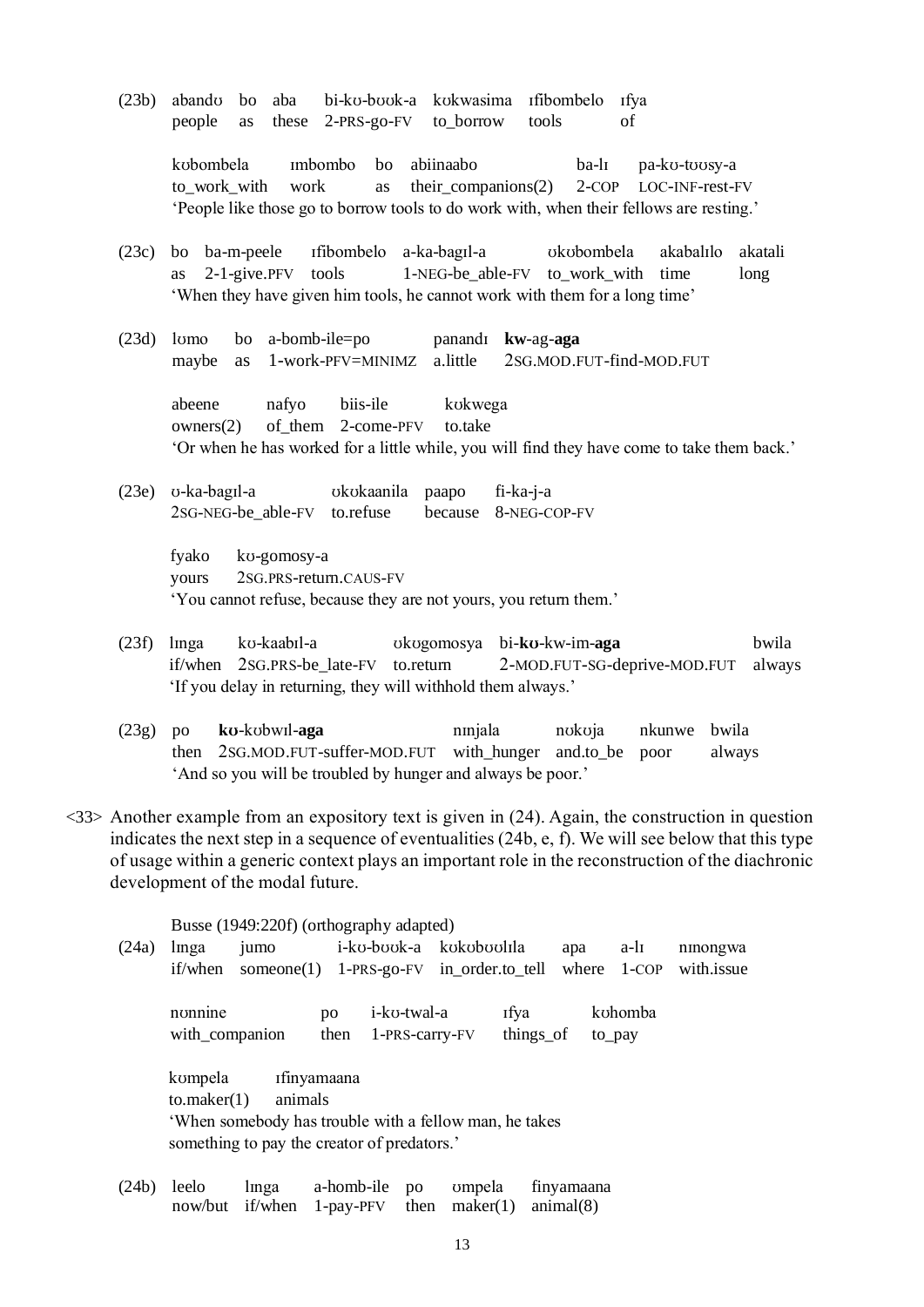i-**kʊ**-fi-tʊm-**aga** kʊno a-jeng-ile ʊntola nongwa 1-MOD.FUT-8-send-MOD.FUT where 1-build-PFV person\_who\_errs issue 'When he has paid him, the creator of predators will send the predators to where the evildoer lives.'

- (24c) looli ɪfyene ɪfinyamaana fi-ti-kʊ-n̩ -dond-a jʊntʊla mwene but they animal(8) 8-NEG-PRS-1-search-FV person\_who\_errs self 'But the animals do not search for the evildoer himself.'
- (24d) hɪmma, ɪkɪpanga kyosa ɪkɪ a-li=mo fi-kʊ-gog-a abandʊ no village whole that 1-COP-LOC 8-PRS-kill-FV people 'No, they kill people in the whole village that he is at.'
- (24e) looli bamo bi-**kʊ**-heh-**aga** ʊkʊtɪ ɪfinyamaana ɪfi but QUANT(2) 2-MOD.FUT-whisper-MOD.FUT COMP animals these

aliti jo nongi(1) a-lɪ nɪnongwa na nongi ? he some\_person 1-COP with.issue with some\_person 'Some, however, will whisper, saying "The predators are here because a certain person has trouble with a certain person."'

(24f) leelo popaapo lmga si-fumwike po now/but then if/when 10-be(come)\_known.PFV then

> bi-**kʊ**-m-fimbɪlɪsy-**aga** ʊmundʊ(1) gwa nongwa jʊjʊʊjʊ ʊkʊtɪ 2-MOD.FUT-1-oblige-MOD.FUT person of issue the\_very\_one COMP

a-homb-ege **inongwa** jaake 1-pay-IPFV.SUBJ issue his

'When this has become public, they will force the evildoer to pay his debts.'

<34> The modal future construction is also very frequent in commissive speech acts. As the name indicates, these are utterances which "commit the speaker to a certain cause of events" (Austin 1962:156). Proto-typical cases include promises (25), assurances (26) and announcements (27).

Context: A girl has eloped with a man. Her father has tracked them down.

| (25) | taata                      | one |                     | nalooli Ifyoma                  | n-ga-kab-a                                                                                                                                                         | <b>IIsala</b> | - IJI                | looli        |          |            |
|------|----------------------------|-----|---------------------|---------------------------------|--------------------------------------------------------------------------------------------------------------------------------------------------------------------|---------------|----------------------|--------------|----------|------------|
|      | father                     | - 1 | really              | brideprice                      | 1sG-NEG-get-FV                                                                                                                                                     | hour          | this                 | but          |          |            |
|      | n-gw-i-pool-aga.           |     |                     | 1SG-MOD.FUT-REFL-thresh-MOD.FUT | n-go-homb-a<br>1sG-PRS-pay-FV                                                                                                                                      |               | Ifyoma<br>brideprice | fila<br>that | bo<br>as | olo<br>now |
|      | n-iitiike<br>1sG-agree.PFV |     | mbando<br>in.people |                                 | 'Father [honorific], I still haven't obtained the brideprice. But I'll go after it.<br>I'm paying that brideprice, just as I've now agreed to in front of people.' |               |                      |              |          |            |

Context: Hare and Spider want to climb up a tree. Hare has told Spider that he does not know how to climb up.

| $(26)$ olobobi | lo-linko-job-a   | lo-linko-ti | "v-nga-paasy-aga.       | one |
|----------------|------------------|-------------|-------------------------|-----|
| spider(11)     | 11-NARR-speak-FV | 11-NARR-say | 2SG-NEG.SUBJ-worry-IPFV |     |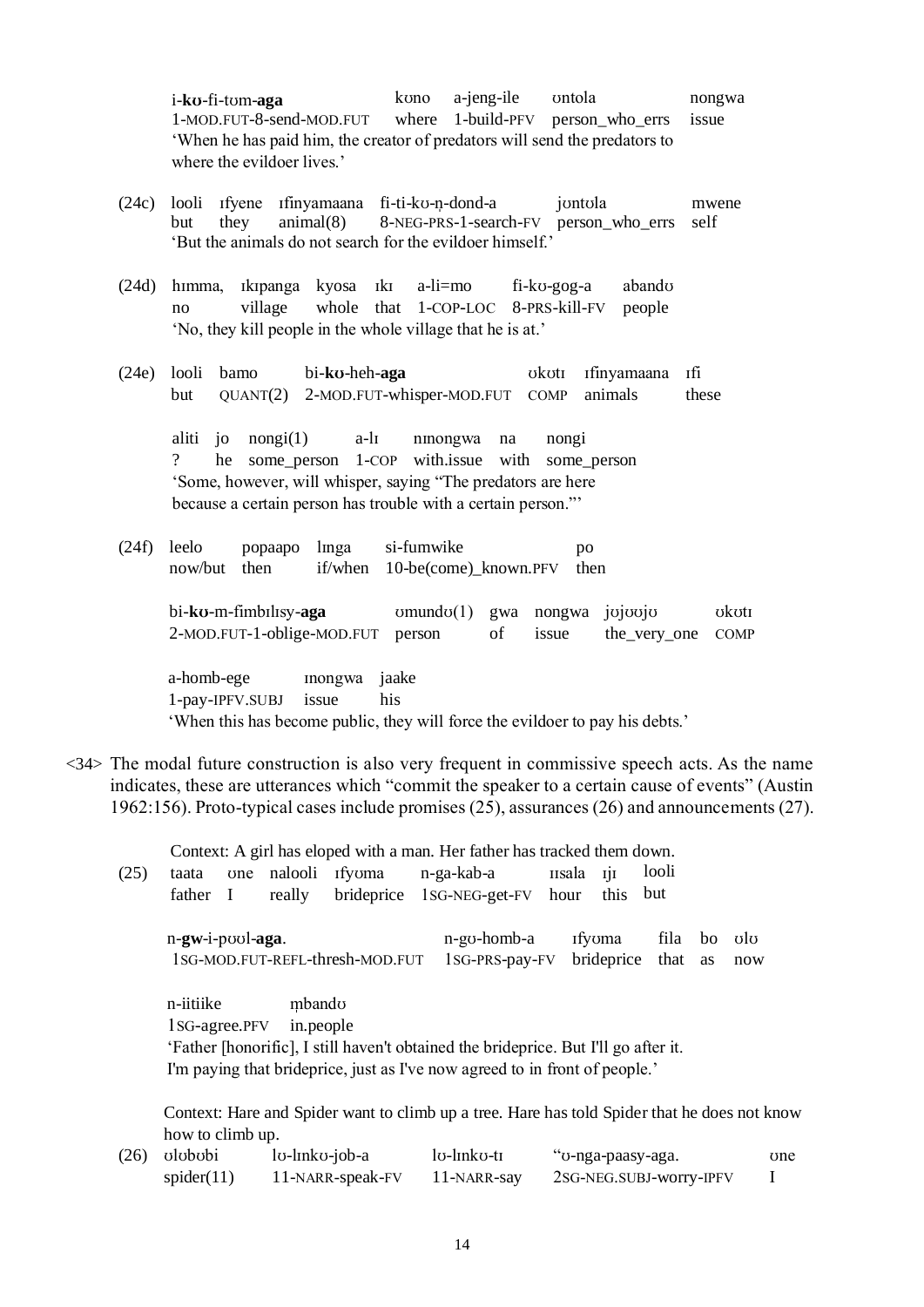|      | n-dī                                | nabo |            |        | oboosi obo bo-ko-n-dwal-a                                                            | $\sigma$ | mo    |  |
|------|-------------------------------------|------|------------|--------|--------------------------------------------------------------------------------------|----------|-------|--|
|      |                                     |      |            |        | 1sG-COP with it thread that 14-PRS-1sG-carry-FV                                      | me       | in it |  |
|      | $kw$ -end-anga=mo <sup>11</sup>     |      |            |        | nungwe"                                                                              |          |       |  |
|      | 2sG.MOD.FUT-walk/travel-MOD.FUT=LOC |      |            |        | you_too                                                                              |          |       |  |
|      |                                     |      |            |        | 'Spider said "Don't worry. I have a thread that carries me, you too will go on it."' |          |       |  |
|      |                                     |      |            |        |                                                                                      |          |       |  |
|      |                                     |      |            |        | Context: Elephant, in his function as the oldest of animals, has called a meeting.   |          |       |  |
| (27) | <b>IISOfu</b>                       |      | j1-lmko-t1 | lılıno | to-ko-ba-keet-aga                                                                    |          |       |  |
|      | Elephant $(9)$                      |      | 9-NARR-say |        | now/today 1PL-MOD.FUT-2-watch-MOD.FUT                                                |          |       |  |
|      |                                     |      |            |        |                                                                                      |          |       |  |

kalʊlʊ nʊlwifi bi-kʊ-j-a pa-kʊ-tol-an-a ʊlʊbɪlo Hare and\_Chameleon 2-PRS-COP-FV LOC-INF-win-RECP-FV race 'Elephant said "Today we shall see how Hare and Chameleon are going to compete in a race."

The modal future is also found with a certain directive force. This is especially common when describing the target procedure of a plan involving the hearer, as in (28).

|      |                              |               |                     | Context: Hare begs local people to help him descend from a tree, where he is trapped.        |             |
|------|------------------------------|---------------|---------------------|----------------------------------------------------------------------------------------------|-------------|
| (28) | n-go-soom-a                  | mw-eg-e       | ologoje,            | mu-m-biny-e                                                                                  | Imbolokoto. |
|      | 1sG-PRS-beg-FV               | 2PL-take-SUBJ | rope                | 2PL-1SG-bind-SUBJ                                                                            | ears        |
|      | mu-kol-e                     | fiijo.        | mu-sulusy-ege       | panand <sub>I</sub> ~panand <sub>I</sub>                                                     | linga       |
|      | 2PL-grasp/hold-SUBJ          | <b>INTENS</b> | 2PL-lower-IPFV.SUBJ | REDUPL~a little                                                                              | if/when     |
|      | m-fik-ile                    | $n-gw-a$      | ko-jigisy-a         | ologoje,<br>omwe                                                                             |             |
|      | 1s <sub>G</sub> -arrive-PFV  | 1sG-PRS-go.FV | INF-shake-FV        | you(pl.)<br>rope                                                                             |             |
|      | mu-ko-lek-esy-aga            |               |                     |                                                                                              |             |
|      | 2PL-MOD.FUT-let-CAUS-MOD.FUT |               |                     |                                                                                              |             |
|      |                              |               |                     | If beg you (pl.) to take a rope and tie it to my ears. Hold it tight, lower it step by step. |             |
|      |                              |               |                     |                                                                                              |             |

- When I arrive [at the ground], I will shake the rope and you shall let go of it.'
- <35> Interestingly, all tokens of the modal future within questions in the text corpus constitute rhetorical questions. An example is given in (29). Here the narrator employs a narrative ruse by letting the trapped protagonist ask himself if his death in a pit is his inevitable fate (29a), only to let him answer to the contrary (29b) and allow actions to follow (29c).

|       |                 |                      | Context: Hare is in a pit and afraid to leave.                       |                             |               |                                   |                  |
|-------|-----------------|----------------------|----------------------------------------------------------------------|-----------------------------|---------------|-----------------------------------|------------------|
| (29a) |                 | kalolo a-aly-and-ile |                                                                      | okwilaaloosya okoti "lilino |               | $\sigma$                          |                  |
|       |                 |                      | hare(1) 1-PST-begin-PFV to_ask_himself COMP now/today I              |                             |               |                                   |                  |
|       |                 | n-go-fw-aga          | munkiina<br>1sG-MOD.FUT-die-MOD.FUT in.pit                           | muno? Po                    | n-ga-bagil-a. | in.here then 1sG-NEG-be able-FV   | linga<br>if/when |
|       | 10 <sup>2</sup> | mundo                | $\overline{q}$ vio a-li=po                                           | pamwanya n-dek-e            |               | a-n-gog-ege."                     |                  |
|       |                 |                      | he.is $person(1)$ who $1$ -COP=LOC up                                |                             |               | 1sG-let-SUBJ 1sG-1-kill-IPFV.SUBJ |                  |
|       |                 |                      | 'Hare started to ask himself: "Am I to die now in this pit? I can't. |                             |               |                                   |                  |
|       |                 |                      | If that's a person up there, I'll let him kill me."                  |                             |               |                                   |                  |

<sup>11</sup> -*anga* is an allomorph of -*aga* preceding certain post-final clitics.

 $\overline{a}$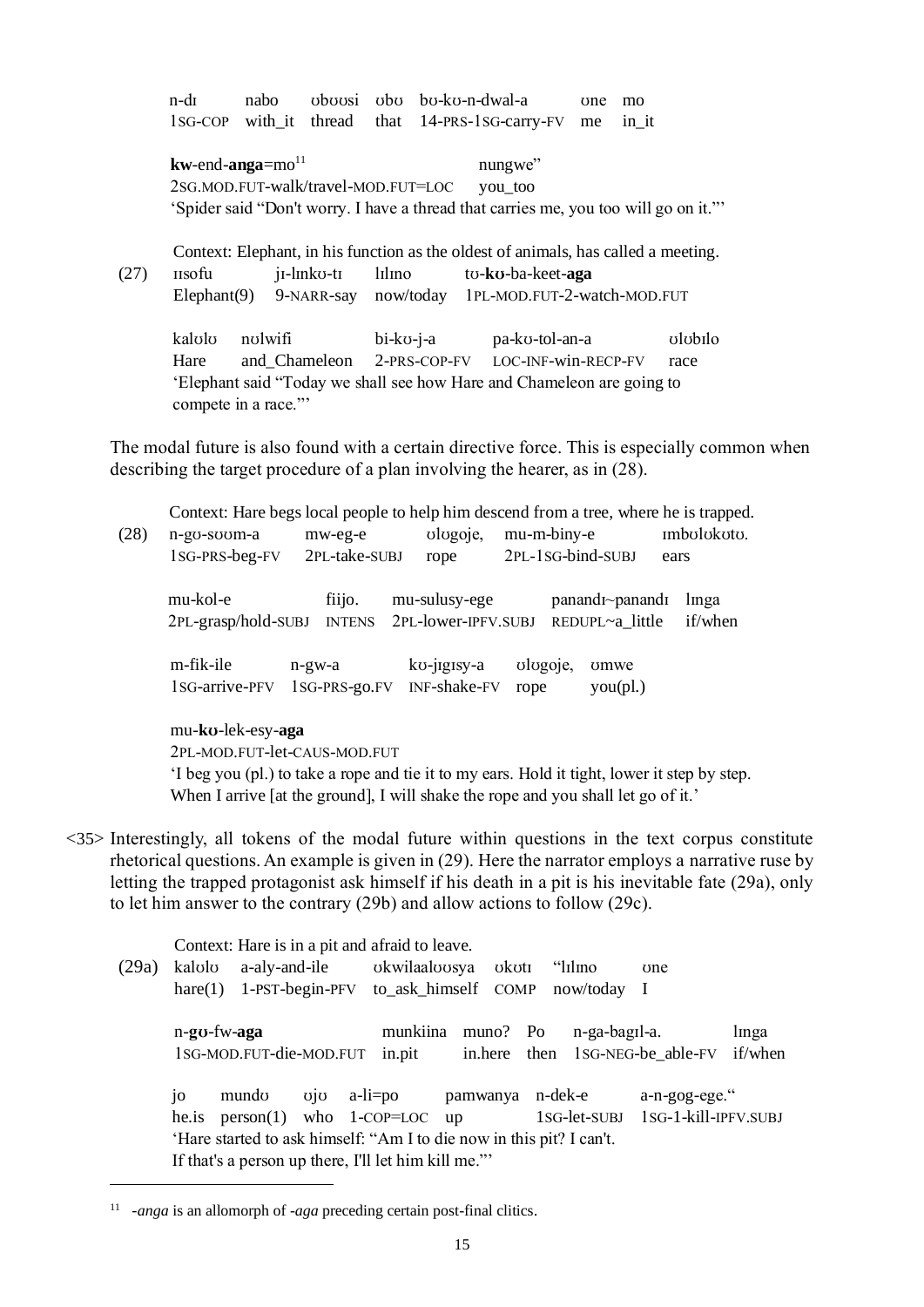- (29b) a-a-fum-ile naamaka nkiina mula 1-PST-come.from-PFV with\_force in.pit in.there 'He came out of that pit with force.'
- (29c) a-a-nyeel-ile. a-a-j-ile kʊtɪ "tuu!" piisɪɪlya 1-PST-jump-PFV 1-PST-go-PFV to.say of\_thunk at.other.side 'He jumped and went "tuu!" on the other side.'
- $\langle 36 \rangle$  In elicitation, the modal future was also accepted in prompts for a promise, as in (30), the interrogative counterpart to (25) above.

Context: The hearer owes you money.

- (30) kw-i-pʊʊl-aga? 2SG.MOD.FUT-REFL-thresh-MOD.FUT 'Will you [promise me] to go after it?'
- $\langle 37 \rangle$  It was mentioned earlier that the temporal reference of the modal future is that of a relative future. In order to denote an absolute future, as, for instance, in predictions, a proclitic *aa*= (from (*j*)*a* 'go') is used. This is very common with the simple present as its host, as in the following example:

Context: What happens if I eat this mushroom?

 $(31)$  linga v-l-iile  $aa=ko-fw-a$ if/when 2SG-eat-PFV FUT=2SG.PRS-die-FV 'If you eat it, you will die.'

The future proclitic is not limited to the simple present, but can be freely used with any verbal configuration that has future orientation per se or that can be used in such a way, including the modal future. Thus in (32) the proclitic is used in Tortoise's promise in order to set the time of taking the money in a future situation (the 'not now', so to speak).

Context: Tortoise is making an excuse to not immediately pay back his debts.

| (32) | hee               | goo-hobok-el-ege.                          |                                        |                              |                       |                 | lılıno |                  | n-di                          | nmjila.                                                                                    |  |
|------|-------------------|--------------------------------------------|----------------------------------------|------------------------------|-----------------------|-----------------|--------|------------------|-------------------------------|--------------------------------------------------------------------------------------------|--|
|      | <b>INTERJ</b>     | 2sG.1sG-be(come)_happy-IPFV.SUBJ now/today |                                        |                              |                       |                 |        | $1SG$ -COP       | with.path                     |                                                                                            |  |
|      | n-sumwike         | 1sG-depart.PFV                             | kwa<br>to                              | daada<br>sister(SWA)(1)      |                       | gwango.<br>mine |        | a-lı<br>$1$ -COP | nifyinja                      | mia<br>with.years hundred(SWA)                                                             |  |
|      | moja.<br>one(SWA) | po<br>then                                 |                                        | a-biik-ile<br>$1$ -put-PFV   | obofumbwe.<br>concern |                 | po     | lee              | kookono<br>then now/but there |                                                                                            |  |
|      |                   |                                            |                                        |                              |                       |                 |        |                  |                               |                                                                                            |  |
|      | n-go-book-a.      |                                            | po                                     | leelo                        | <b>I</b> theela       | jaako           |        | $aa=kw-eg-aga$   |                               |                                                                                            |  |
|      |                   |                                            |                                        | $1SG-PRS-go-FV$ then now/but |                       |                 |        |                  |                               | money yours FUT=2sG.MOD.FUT-take-MOD.FUT                                                   |  |
|      | kangi<br>again    | bo<br><b>as</b>                            | n-iis-ile<br>1 <sub>SG</sub> -come-PFV |                              |                       |                 |        |                  |                               |                                                                                            |  |
|      |                   |                                            |                                        |                              |                       |                 |        |                  |                               | 'Hee. Forgive me. Now I'm travelling. I'm heading to my sister. She's a hundred years old. |  |
|      |                   |                                            |                                        |                              |                       |                 |        |                  |                               | She's made an invitation. There I'm going. Your money you shall take when I've come        |  |
|      | back.'            |                                            |                                        |                              |                       |                 |        |                  |                               |                                                                                            |  |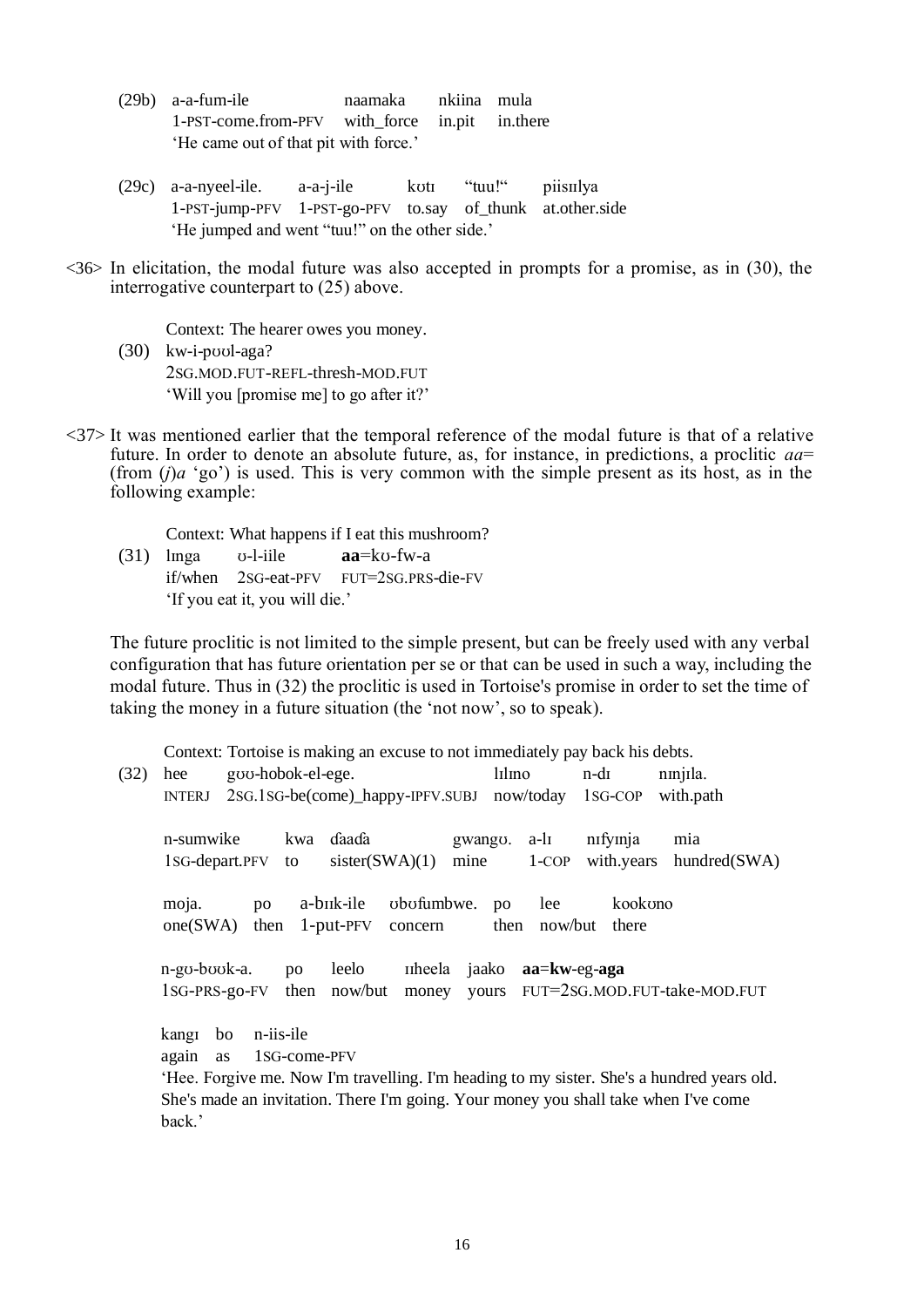#### **3.3. A reconstruction: from habitual/generic to future-oriented modality**

- <38> As has been seen in the previous section, the meaning and use of the Nyakyusa modal future at first glance seems at odds with its formal composition. A look at some of Nyakyusa's neighbouring languages, however, gives a first indication of what has probably been the starting point for the development of its present-day functions.
- <39> In the Tanzanian variety of Nyakyusa's western neighbour Ndali (M301), we find a simple present construction, formed with a prefix *ku-* and the default final vowel -*a*. Unlike the Nyakyusa simple present (see § 2.2), the Ndali construction does not induce any change in the vowel quality of the subject prefix. As we have seen above for Nyakyusa, the Ndali simple present has both a progressive and a habitual/generic reading. The addition of the imperfective suffix -*aga*, however, restricts the meaning of the construction to a habitual/ generic one (Swilla 1998). The very same situation is found in Nyakyusa's southeastern neighbour Kisi (G67; Gray, m.s.) and in Malila (M24), another Bantu language of the wider area (Helen Eaton, p.c.).
- <40> It has been observed repeatedly in the literature that there is a strong notional link between habitual/generic aspect on the one hand, and modality on the other. Thus Givón (1994) considers habitual/generic a modal category. Likewise Ziegeler (2006:21) notes that habitual/ generic aspect is a "prime candidate for […] categories residing on the aspect-modality interface". Others, such as Hacquard (2006), consider imperfectivity as such inseparable from modality. Of special interest for the subject at hand, Brinton (1988:140f) observes that habituals/generics intersect with future-oriented epistemic modality in that "a present habit is presumed to continue into the future".
- <41> These observations may be made more operable by resorting to the tenets of formal semantics. Habitual/generic statements are normally understood as law-like or "'principled generalizations' […] not […] more 'accidental' facts" (Krifka et al. 1995:44). A theoretical puzzle for formal accounts of semantics lies in the fact that these generalizations allow for exceptions. Thus a statement like 'dogs have four legs'' is generally considered true, even though specific dogs may have fewer legs, e.g. due to an accident (see Leslie & Lerner forthcoming for an overview). The standard solution to this paradox lies in assuming *normalcy conditions:*  habitual/generic statements are understood as assertions about *the most normal cases*. Stated in terms of possible worlds semantics (e.g. Kratzer 1977,1981), in the subset of accessible theoretically possible worlds that rank as closest to the ideal of normality, the proposition contained in the habitual/generic statement is true for each entity of the class.
- <42> Two points about such an understanding of habitual/generics are of central importance for this study. First, the universal quantification over the most normal possible worlds equals modal necessity. Second, the subset of the most normal possible worlds includes the most normal *future versions* of the actual world. In the absence of information to the contrary, this is accompanied by a generalized implicature (see Grice 1981; Levinson 2000) that any future version of the actual world falls within this subset of normal worlds. Thus, when one states (33a), by default this is understood to imply (33b).
	- (33a) On Saturday mornings I go swimming.

Generalized implicature of (33a): (33b) 'I will go swimming next Saturday.'

Being an implicature, this interpretation may be cancelled by a continuation such as the following:

- (33c) 'In order to go to the flea market, I will make an exception this week.'
- <43> As has been seen initially, the semantics of the Nyakyusa verbal configuration *kʊ*-...-*aga* can be described as one of modal necessity plus relative future time. Now, let us assume that in an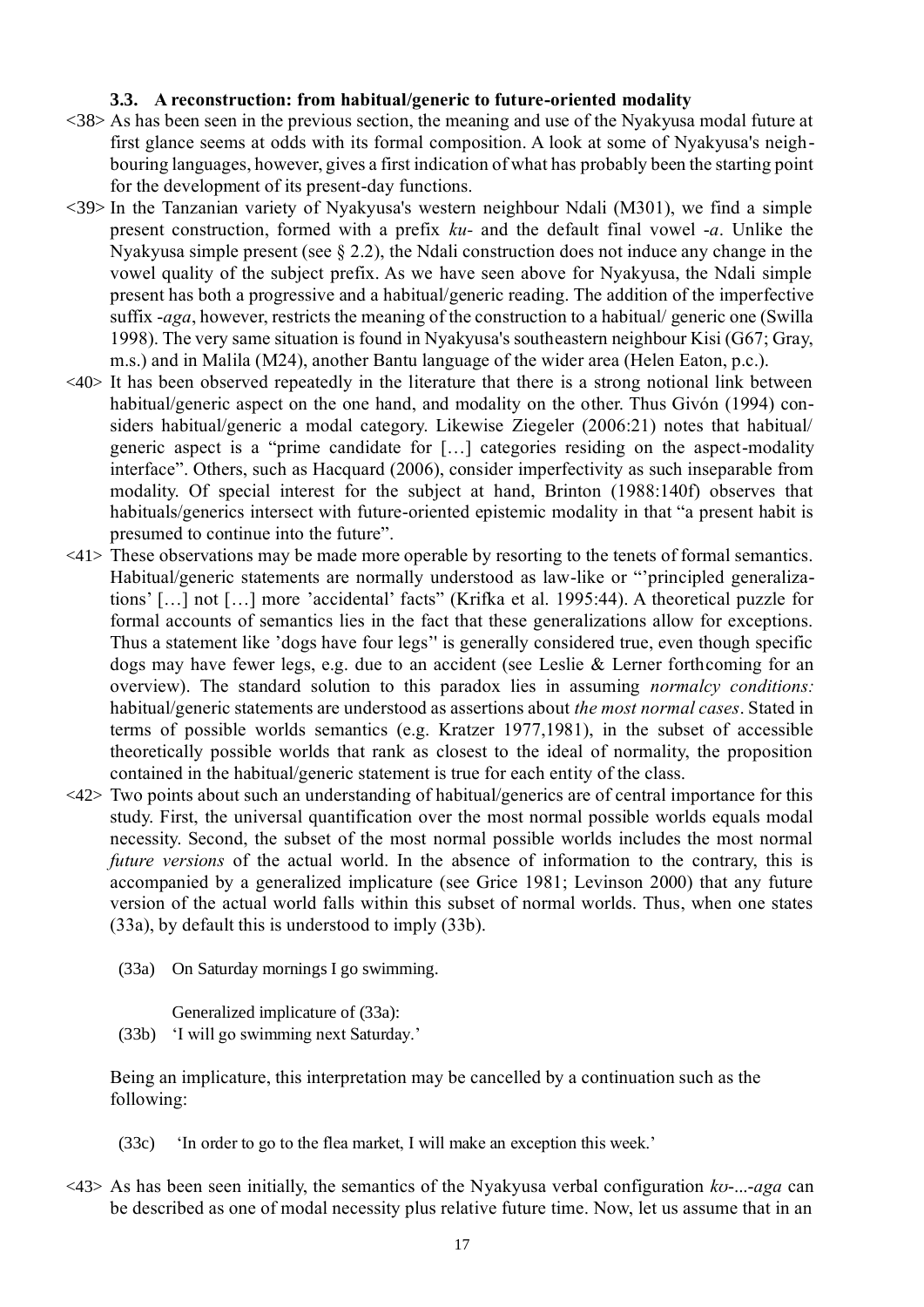earlier chronolect of Nyakyusa, the situation concerning this verbal configuration paralleled the one found currently in Tanzanian Ndali, Kisi and Malila i.e. the suffix -*aga* restricting the simple present to a habitual/generic reading. Under this assumption the present-day semantics of the modal future can be understood as a motivated extension of this earlier meaning. As the preceding discussion has shown, habituals/generics can be understood as expressions of modal necessity in the most normal possible worlds. Understood in this way, the modal force (necessity) of the construction in question constitutes a direct continuation of the earlier situation, while the indication of a future state-of-affairs already featured as a generalized implicature. The leap from habitual/generic to modal future thus consists in the semanticization of this implicature.

- <44> It seems reasonable to assume that, in an earlier stage of Nyakyusa, the very restriction of the ambiguous simple present to a law-like reading led to a strengthening of the future-oriented implicature. This would have ultimately favoured the semantic split-off of this verbal configuration. Note that at the systemic level the configuration in question would have been redundant, as its basic meaning could already be expressed by the bare simple present. In this scenario, the employment of the construction with subsequent steps and consequences in expositions, e.g. (23, 24) above, constitutes an older type of use. Being still consistent with the diachronic habitual/generic semantics of the construction, this use may well have constituted a 'bridging context' (e.g. Evans & Wilkins 2000; Heine 2002) for the new meaning to become conventionalized. Once the verbal configuration in question acquired the meaning of something that will necessarily happen at a subsequent time, other uses, e.g. in commissive speech acts, offered themselves.
- <45> Further support for this scenario may be found in Nyakyusa's eastern neighbour Kinga (G65). In this language we find a simple present formed with a prefix *i(kʊ)*-*.* <sup>12</sup> In the variety described by Wolff (1905), the suffix -*aga* restricts this construction to a habitual/generic reading, just as in current Tanzanian Ndali, Kisi and Malila. In present-day Kinga, however, the configuration *i(kʊ)-...-aga* can only have a future-oriented meaning (Helen Eaton, p.c.). That is, it appears as if the exact semantic change that has been proposed above for Nyakyusa is documented for Kinga. Admittedly, given the scarce data, one cannot exclude the possibility that Wolff plainly overlooked the non-compositional semantics of the verbal configuretion in question. This is what also happened in earlier descriptions of Nyakyusa (Schumann 1899; Endemann 1914), although an examination of texts from the same chronolect as these earlier descriptions (e.g. Berger 1933; Busse 1950) already clearly shows the same future-oriented semantics that are found in the present-day language.
- <46> The scenario argued for in this paper hinges on the assumption that a) the configuration *kʊ-... aga* at an earlier stage of Nyakyusa had a habitual/generic meaning, and b) that the simple present *kʊ-...-a* at the same stage already allowed for the same reading as well as a progressive one. This situation, as attested in above mentioned languages of the wider area, by itself constitutes a puzzle: as discussed in §2.3. the prefix *kʊ*- is homophonous with the infinitival noun class 15 prefix, which is a strong indication of a former progressive periphrasis. Findings from grammaticalization theory (e.g. Bybee et al. 1994) would predict the acquisition of a habitual/generic reading as the direct result of semantic widening from progressive to imperfective without the need for an intermediate stage featuring an additional suffix, which furthermore is – in the present-day language – ambiguous between progressive and habitual/ generic itself. As Sebasoni (1967) shows, what today is an inflectional morpheme in many Bantu language has most likely started out as a derivational suffix -*ag* with a pluractional meaning. A closer examination of both, the semantic shift that this suffix underwent, as well as the relative chronology of other diachronic changes in the field of tense, aspect and modality may thus shed light on this question.

 $\overline{a}$ 

<sup>12</sup> *i*- before consonant-initial stems and *ikʊ*- preceding vowel-initial stems and object prefixes.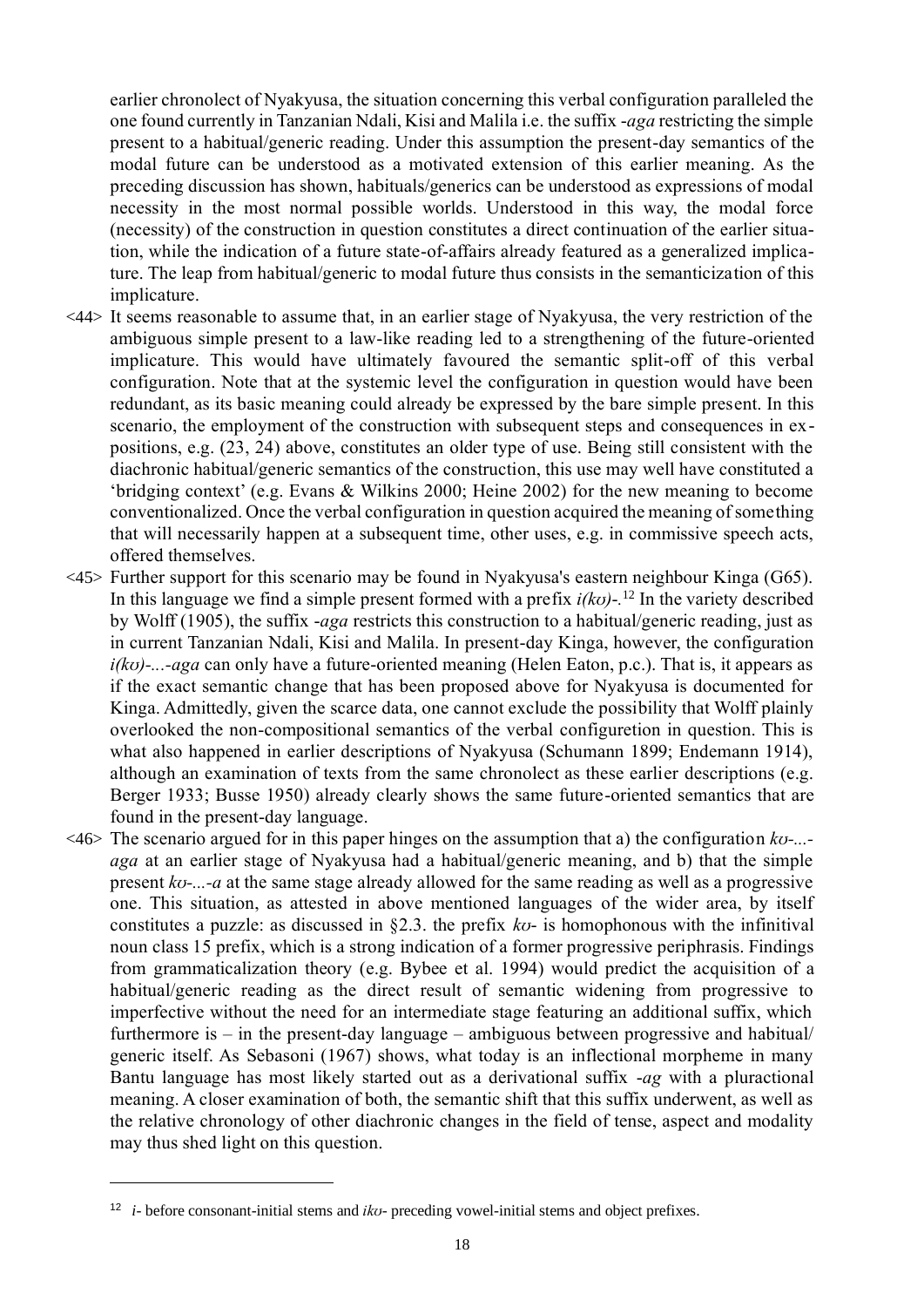- <47> Note that Haspelmath (1998) disregards a possible shift from habitual/generic to a future. While Haspelmath's reconstruction offers a solid explanation amongst others for the crosslinguistically recurring pattern in which habitual/generic and future (and possibly other specialized uses, e.g. narrative marker) pattern together or a future has a present tense meaning with certain verbs (see §1.2), in the case of the Nyakyusa construction in question we are dealing with a paradigm whose only meaning is that of a modal future. What is more, the above discussion has shown that a shift from habitual/generic to a future-oriented modal does not constitute that big a semantic leap. The scenario argued for in this study not only offers a semantic link between these two meanings without requiring an intermediate step from habitual/generic to irrealis (c.f. Fife 1990:178 on Welsh), but in doing so offers a motivated explanation for the non-compositional semantics of Nyakyusa *kʊ-...-aga*.
- <48> To summarize, this section has shown that the Nyakyusa verbal configuration *kʊ*-...-*aga* has a non-compositional meaning and expresses a modal necessity in the relative future. It has been shown that in three languages of the vicinity a comparable configuration enforces a habitual/ generic reading on an otherwise ambiguous simple or imperfective present. An excursion into the semantics of habituals/generics has shown that these sentences are commonly understood as expressing modal necessity in the most normal worlds. This brings along a future-oriented implicature that *creteribus paribus* the depicted state-of-affairs will also hold in the future. It was then argued that the present-day meaning of the Nyakyusa modal future can be understood as the semanticization of the future-oriented implicature of a former explicitly habitual/ generic construction.

### **4. Summary**

<49> In this paper, two verbal configurations in Nyakyusa have been discussed concerning their meaning and use and the possible developments leading to their present-day functions. The first constitutes a narrative marker, whose morphological composition clearly indicates a source in a verbal periphrasis that is widespread in Bantu as a present progressive or simple (imperfective) present. On the basis of Haspelmath (1998), it has been argued that its use as a narrative marker is the result of the grammaticalization of a new present, a side effect of which was the restriction of its predecessor to the specialized use in narrative discourse. The second verbal configuration consists of the new present plus a general imperfective suffix, which together yield a non-compositional future-oriented modal meaning. Drawing on data from Bantu languages of the wider area, in which a comparable configuration restricts an ambiguous simple present to a habitual/generic reading, as well as on a formal understanding of habitual/generics, it was argued that the modal meaning of this Nyakyusa configuration can be understood as a direct continuation of the universal quantification (hence necessity) of habituals/generics plus the semanticization of a generalized future-oriented implicature of the same.

#### **Abbreviations**

| noun classes          | LOC           | locative        |
|-----------------------|---------------|-----------------|
| first person plural   | MOD.FUT       | modal future    |
| first person singular | <b>NARR</b>   | narrative tense |
| second person plural  | <b>NEG</b>    | negation        |
| second person plural  | <b>PFV</b>    | perfective      |
| aorist                | PL            | plural          |
| applicative           | <b>PRS</b>    | simple present  |
| augment               | <b>PST</b>    | past            |
| causative             | <b>QUANT</b>  | quantifier      |
| copula                | <b>RECP</b>   | reciprocal      |
| converb               | <b>REDUPL</b> | reduplication   |
| future                | <b>REFL</b>   | reflexive       |
|                       |               |                 |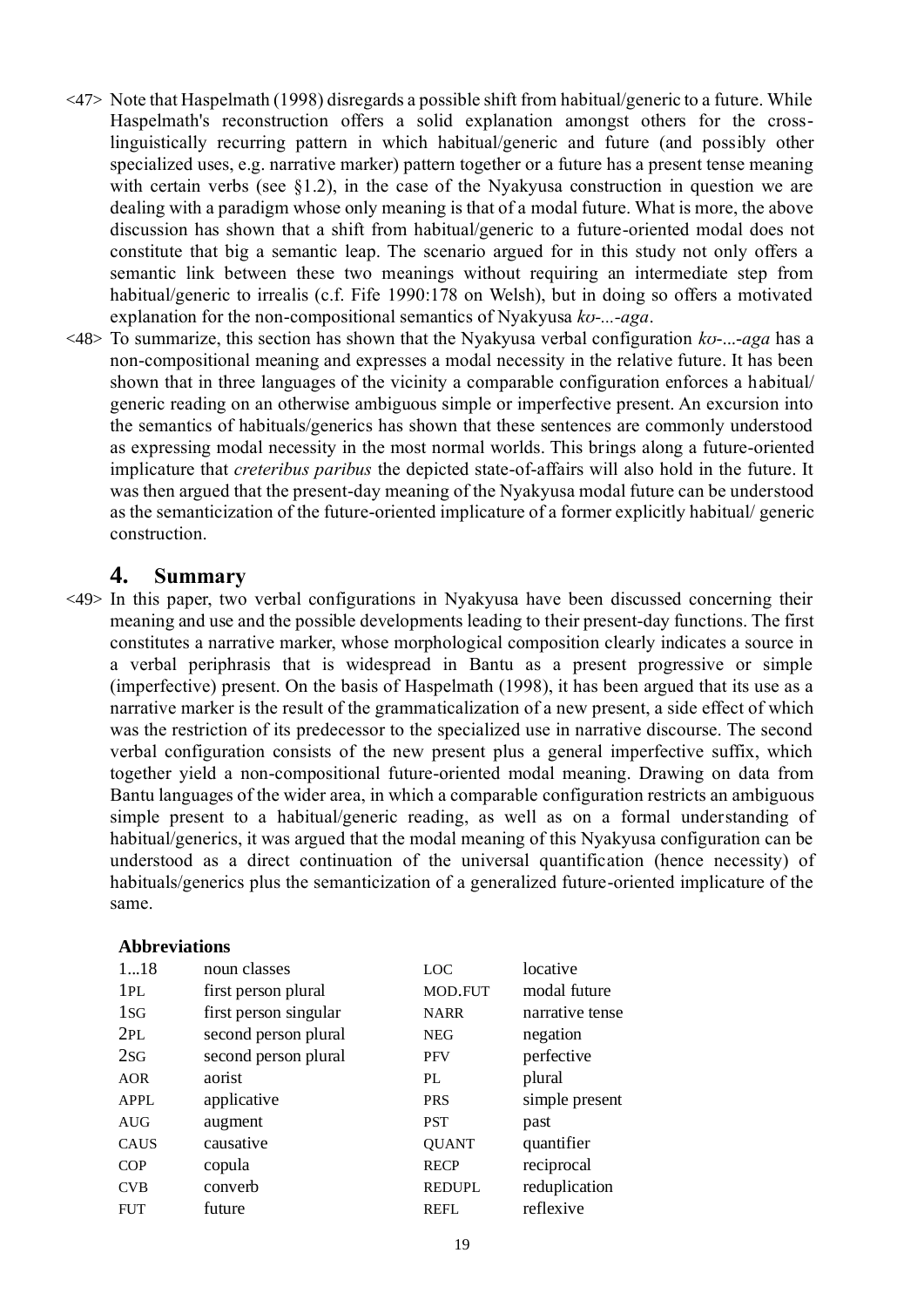| FV          | final vowel  | <b>SUBJ</b> | subjunctive            |
|-------------|--------------|-------------|------------------------|
| <b>IMP</b>  | imperative   | <b>SWA</b>  | Swahili loan           |
| <b>INF</b>  | infinitive   | TMA         | tense, mood and aspect |
| <b>IPFV</b> | imperfective |             |                        |

## **References**

| Austin, John L. 1962                                                                                             |
|------------------------------------------------------------------------------------------------------------------|
| How to Do Things with Words. London: Oxford University Press                                                     |
| Bastin, Yvonne 1989a                                                                                             |
| 'El prefijo locativo de la clase 18 y la expresión del progresivo presente en bantú (I)'. <i>Estudios</i>        |
| Africanos. Revista de la Asociación Española de Africanistas (A. E. A.) 4,6:35-55                                |
| Bastin, Yvonne 1989b                                                                                             |
| El prefijo locativo de la clase 18 y la expresión del progresivo presente en bantú (I)'. <i>Estudios</i>         |
| Africanos. Revista de la Asociación Española de Africanistas (A.E.A.) 4,7:61-86                                  |
| Bastin, Yvonne, André Coupez, Evariste Mumba and Thilo Schadeberg 2003                                           |
| Bantu Lexical Reconstructions 3 / Reconstructions Lexicales Bantues 3.                                           |
| http://www.africamuseum.be/collections/browsecollections/humansciences/blr (23 June, 2015)                       |
| Berger, Paul 1933                                                                                                |
| 'Konde-Texte'. Zeitschrift für Eingeborenen-Sprachen 23:110-154                                                  |
| Botne, Robert 2010                                                                                               |
| 'Perfectives and Perfects and Pasts, Oh My!: on the Semantics of -ile in Bantu. Africana<br>Linguistica 16:31-63 |
| Bybee, Joan L., Revere Dale Perkins and William Pagliuca 1994                                                    |
| The Evolution of Grammar: Tense, Aspect and Nodality in the Languages of the World.                              |
| Chicago: University of Chicago Press                                                                             |
| Brinton, Laurel J 1988                                                                                           |
| The Development of English Aspectual Systems: Aspectualizers and Post-Verbal                                     |
| Particles. Cambridge: Cambridge University Press                                                                 |
| Busse, Joseph 1949                                                                                               |
| 'Aus dem Leben von Asyukile Malongo (Nyakyusa-Texte)'. Zeitschrift für Eingeborenen-                             |
| Sprachen 35:191-227                                                                                              |
| Carlson, Gregory N. 2009                                                                                         |
| 'Generics, Habituals and Iteratives'. In: Keith Allen (ed.), Concise Encyclopedia of Semantics,                  |
| pp. 375–378. Amsterdam: Elsevier                                                                                 |
| Carlson, Robert 1994                                                                                             |
| A grammar of Supyire. Berlin: de Gruyter                                                                         |
| Comrie, Bernard 1985                                                                                             |
| Tense. Cambridge: Cambridge University Press                                                                     |
| Contini Morava, Ellen 1987                                                                                       |
| Text Cohesion and the Sign: Connectedness Between Events in Swahili Narrative'. In: David                        |
| Odden (ed.), Current Approaches to African Linguistics 4, pp. 107-122. Dordrecht, Providence:                    |
| Foris                                                                                                            |
| Crane, Thera M. 2011                                                                                             |
| Beyond Time: Cemporal and Extra-Temporal Functions of Tense and Aspect Marking in Totela,                        |
| a Bantu Language of Zambia. PhD Dissertation (University of California)                                          |
| Dahl, Östen 1985                                                                                                 |
| Tense and Aspect systems. Oxford: Basil Blackwell                                                                |
| Endemann, Carl 1914                                                                                              |
| 'Erste Übungen in Nyakyusa'. Mitteilungen veröffentlicht vom Seminar für Kolonialsprachen in                     |
| Hamburg 31 (Beiheft 10):1-92                                                                                     |
| Eaton, Helen 2013                                                                                                |
| A Comparison of Narrative Verb Forms in Bena, Nyakyusa, Malila and Nyiha.                                        |
| http://bantu5.sciencesconf.org/conference/bantu5/GS_EATON_Bantu5_HO.pdf (5 May, 2016)                            |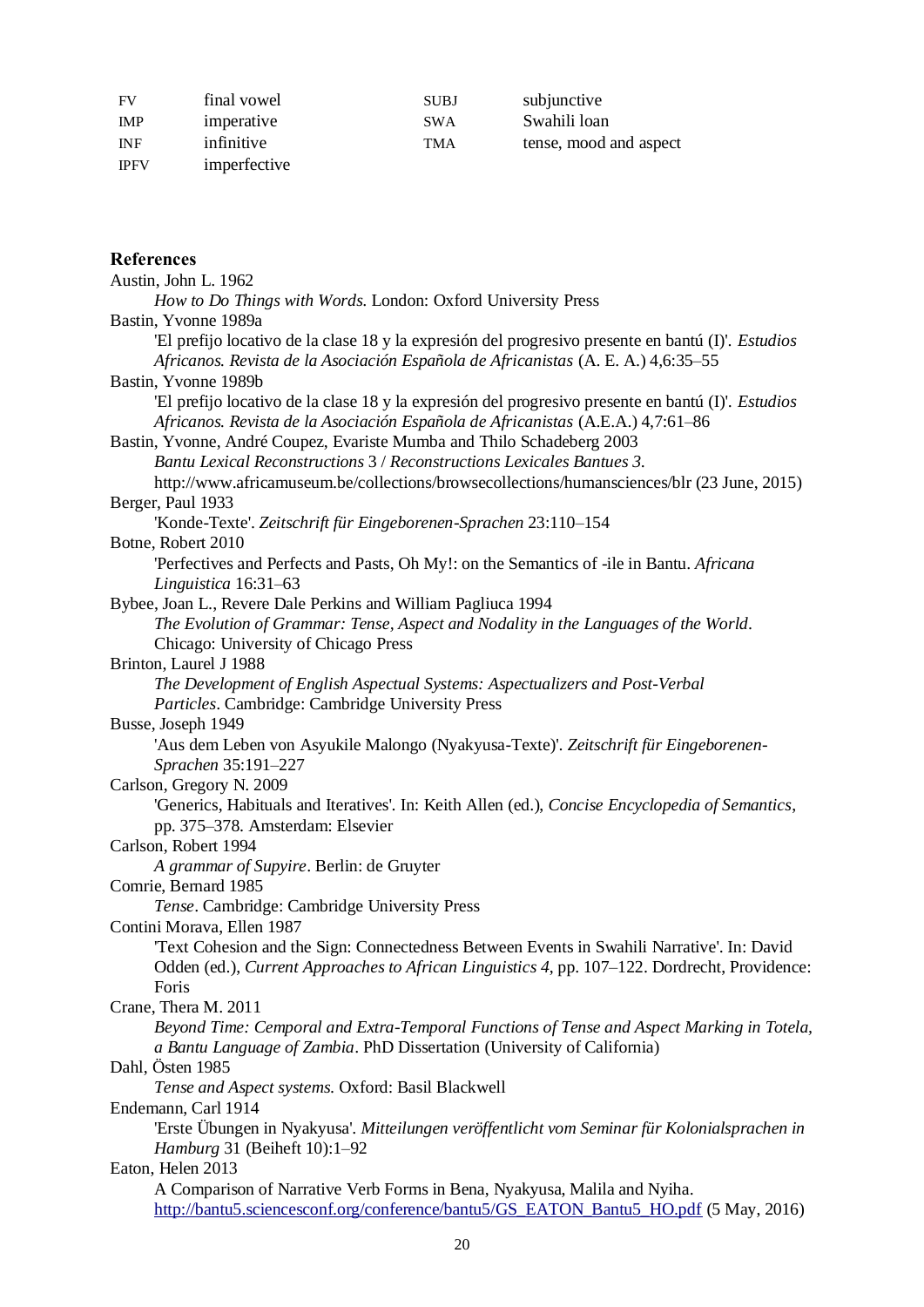Eaton, Helen to appear 'Vwanji'. In: Koen Bostoen and Mark van de Velde (eds.), The Bantu Languages, 2. ed. London: Routledge Evans, Nicholas and David P. Wilkins 2000 'In the Mind's Ear: the Semantic Extension of Perception Verbs in Australian Languages'. *Language* 76,3:549–592 Fife, James 1990 *The Semantics of the Welsh Ver*b. Cardiff: University of Wales Press Fleischman, Suzanne 1990 *Tense and Narrativity*. London: Routledge Fludernik, Monika 1991 'The Historical Present Yet Again'. *Text* 11:365–398 Givón, Talmy 1984 *Syntax: a Functional-Typological Introductio*n. 2 vols. Amsterdam: John Benjamins Givón, Talmy 1994 'Irrealis and the Subjunctive'. *Studies in Languag*e 18,2:265–337 Gray, Hazel 'Kisi Language Description'. Unpublished manuscript Grice, Herbert P. 1981 'Presupposition and Conversational Implicature'. In: Peter Cole (ed.) *Radical Oragmatics*, pp. 183--198. New York: Academic Press Güldemann, Tom 1999 'The Genesis of Verbal Negation in Bantu and its Dependency on Functional eatures of Clause Types'. In: Hyman, Larry M. and Jean-Marie Hombert (eds.), *Bantu Historical Linguistics: Theoretical and Empirical Perspectives*, pp. 545–587. CSLI Güldemann, Tom 2003 'Present Progressives vis-à-vis Predication Focus in Bantu'. *Studies in Language* 27,2: 323–360 Hacquard, Valentine 2006 Aspects of Modality. PhD dissertation (MIT) Haspelmath, Martin 1998 'The Semantic Development of Old presents. New Futures and Subjunctives without Grammaticalization'. *Diachronica* 15,1:29–62 Heine, Bernd 2002 'On the Role of Context in Grammaticalization'. In: Wischer, Ilse and Gabriele Diewald (eds.), *New Reflections on Grammaticalization,* pp. 83–101. Amsterdam and Philadelphia: Benjamins Johanson, Lars 1971 *Aspekt im Türkischen: Vorstudien zur Beschreibung des türkeitürkischen Aspektsystems*. Uppsala: University of Uppsala Kershner, Tiffany L. 2002 The Verb in Chisukwa: Aspect, Tense and Time. PhD dissertation (Indiana University) de Kind, Jasper and Sebastian Dom and Gilles-Maurices de Schryver and Koen Bostoen 2015 'Event-Centrality and the Pragmatics-Semantics Interface in Kikongo: From Predication Focus to Progressive Aspect and Vice Versa'. *Folia Linguistica Historica* 36:113–163 Kratzer, Angelika 1977 'What "must" and "can" must and can mean'. *Linguistics and Philosophy* 1:337–355 Kratzer, Angelika 1981 'Partition and Revision: The Semantics of Counterfactuals'. *Journal of Philosophical Logic* 10,2:201–216 Krifka, Manfred, Francis J. Pelletier, Gregory N. Carlson, Gennaro Chierchia, Godehard Link and Alice ter Meulen 1995 'Introduction to genericity'. In: Carlson, Gregory N. and Francis J. Pelletier (eds.), *The Generic Book,* pp. 1–124. Chicago: University of Chicago Press Labov, William and Waletzky, Joshua 1967 'Narrative Analysis: Oral Versions of Personal Experience.' In: June Helm (ed.), *Essays on the Verbal and Visual arts*, pp. 12–44. Seattle: University of Washington Press